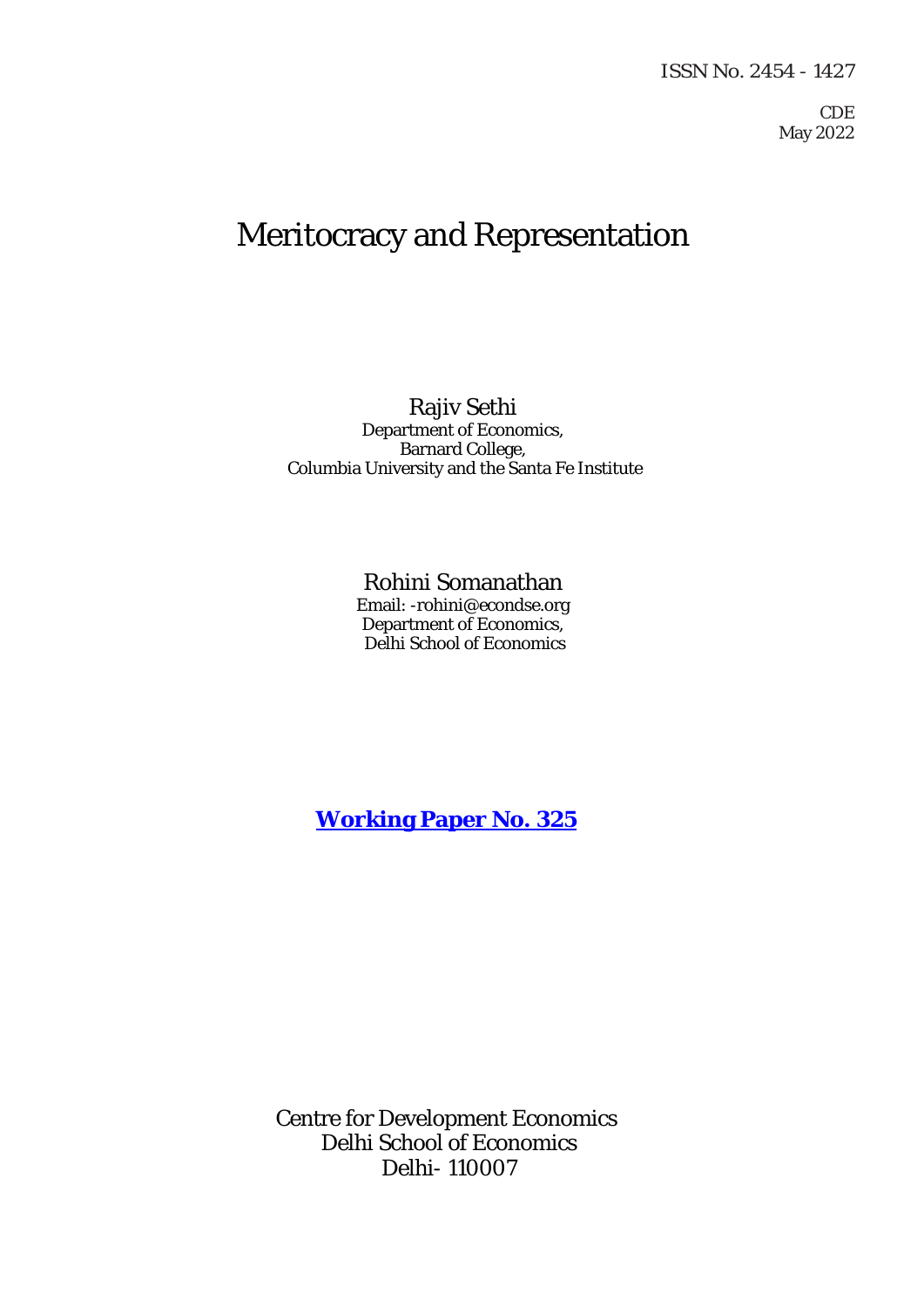# Meritocracy and Representation<sup>\*</sup>

Rajiv Sethi† Rohini Somanathan‡

May 28, 2022

#### **Abstract**

A standard conception of meritocracy, reflected in state referenda and the many legal filings against university admissions policies, is that selection rules should be blind to group identity and monotonic in measures of past accomplishment. We present theoretical arguments and survey empirical evidence challenging this view. Past accomplishment is often a garbled signal of multiple traits, some of which matter more for future performance than others. In such cases, group identity can be informative as a predictor of success and the increased representation of resource-disadvantaged groups could improve organizational performance. This perspective helps explain some recent empirical findings regarding the efficiency effects of group-contingent selection, and moves us towards a conception of meritocracy more closely tied to organizational mission.

<sup>\*</sup>We are enormously grateful to Gerald Jaynes for his encouragement and guidance in the writing of this paper. We thank V. Bhaskar, Navin Kartik, Glenn Loury, François Maniquet, Dan O'Flaherty, Debraj Ray, John Roemer, Tom Weisskopf, and participants at the Race, Ethnicity, Gender, and Economic Justice Symposium at Yale University for comments and suggestions. We acknowledge financial support from the French Agence Nationale de la Recherche (ANR) through the collaborative project: *Challenging Inequalities: A Indo-European Perspective* (ANR-18-EQUI-0003). Natalia Vasylyk and Amy Zhang provided valuable research assistance.

<sup>†</sup>Department of Economics, Barnard College, Columbia University and the Santa Fe Institute.

<sup>‡</sup>Department of Economics, Delhi School of Economics.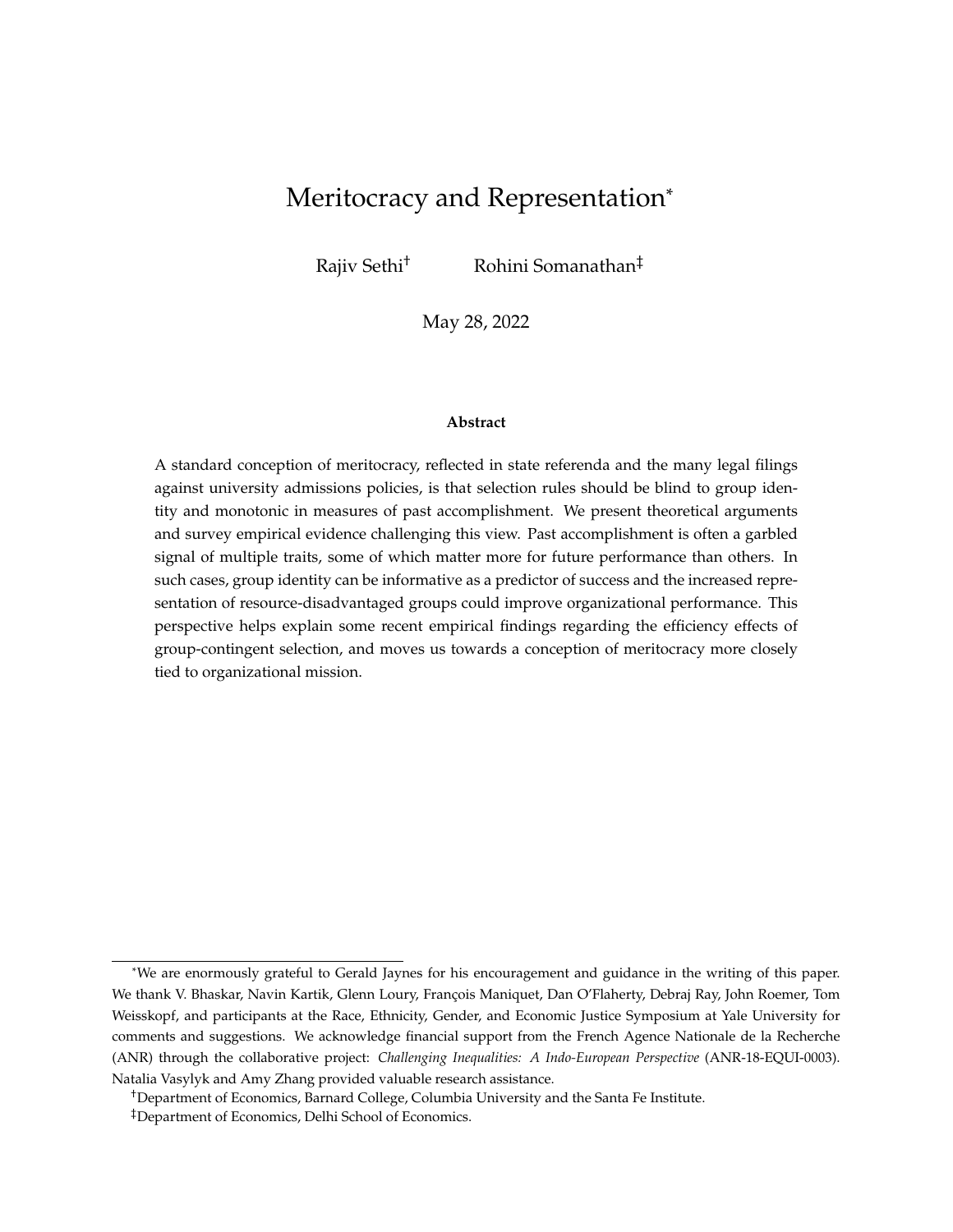*The idea of meritocracy may have many virtues, but clarity is not one of them.*

Amartya Sen (2000)

# **1 Introduction**

The under-representation of disadvantaged groups in elite universities and occupations is commonly perceived as an inevitable feature of a meritocratic society. It is argued that if scarce positions are to go to the most capable applicants, selection cannot be based on markers that are not intrinsically related to performance. Those with higher values of performance-related attributes, such as test scores or course grades, should have precedence over those with lower values, irrespective of their group membership. In other words, selection rules should have two properties: they should be *group-blind*, and the probability of being selected into sought-after positions should be *monotonic* in observable measures that are correlated with performance.

Within the United States, this reasoning has influenced multiple state referenda and court rulings that limit the use of group-conscious selection policies. For instance, California's Proposition 209 amended the state constitution in 1996 to prohibit preferential treatment to "any individual or group on the basis of race, sex, color, ethnicity, or national origin in the operation of public employment, public education, or public contracting."<sup>1</sup> In parallel, direct challenges to admissions policies have occurred at major universities, including the landmark *Bakke* case against the University of California in 1978, and the *Grutter* judgment related to law school admissions at the University of Michigan in 2003. In those cases, the Supreme Court permitted the use of race as one of many criteria for admission only when such considerations were narrowly tailored to promote diversity goals that improve the learning environment for all students.<sup>2</sup>

The legal position on meritocratic selection is at odds with the behavior of several public and private organizations. Candidates from constrained social or financial environments are often sought out for their untapped potential, for talent that does not make an appearance in the form of test scores or other credentials. Since school and home environments are hard to observe for individual applicants, group membership can be a useful proxy, and screening procedures often vary across identifiable groups. For example, in the 1980s, researchers at MIT found that standardized test scores systematically under-predicted the academic performance of women, even controlling for the courses taken (Behnke, 1987). The data called for a group-contingent interpre-

<sup>&</sup>lt;sup>1</sup>California Constitution, Article 1, Section 31. Other states have passed similar initiatives, including Michigan in 2006. An attempt to repeal Proposition 209 was defeated by fourteen points in November 2020.

<sup>2</sup>See *Regents of University of California v. Bakke*, 438 U.S. 265 (1978) and *Grutter v. Bollinger*, 539 U.S. 306 (2003). The opinion in the former case was described by Bollinger (2003, p. 1591) as a "fragile reed" from which the constitutionality of affirmative action had been hanging. The reed was strengthened by *Grutter*, but may snap when the Court considers the constitutionality of admissions practices at Harvard in a pending case (Liptak, 2022).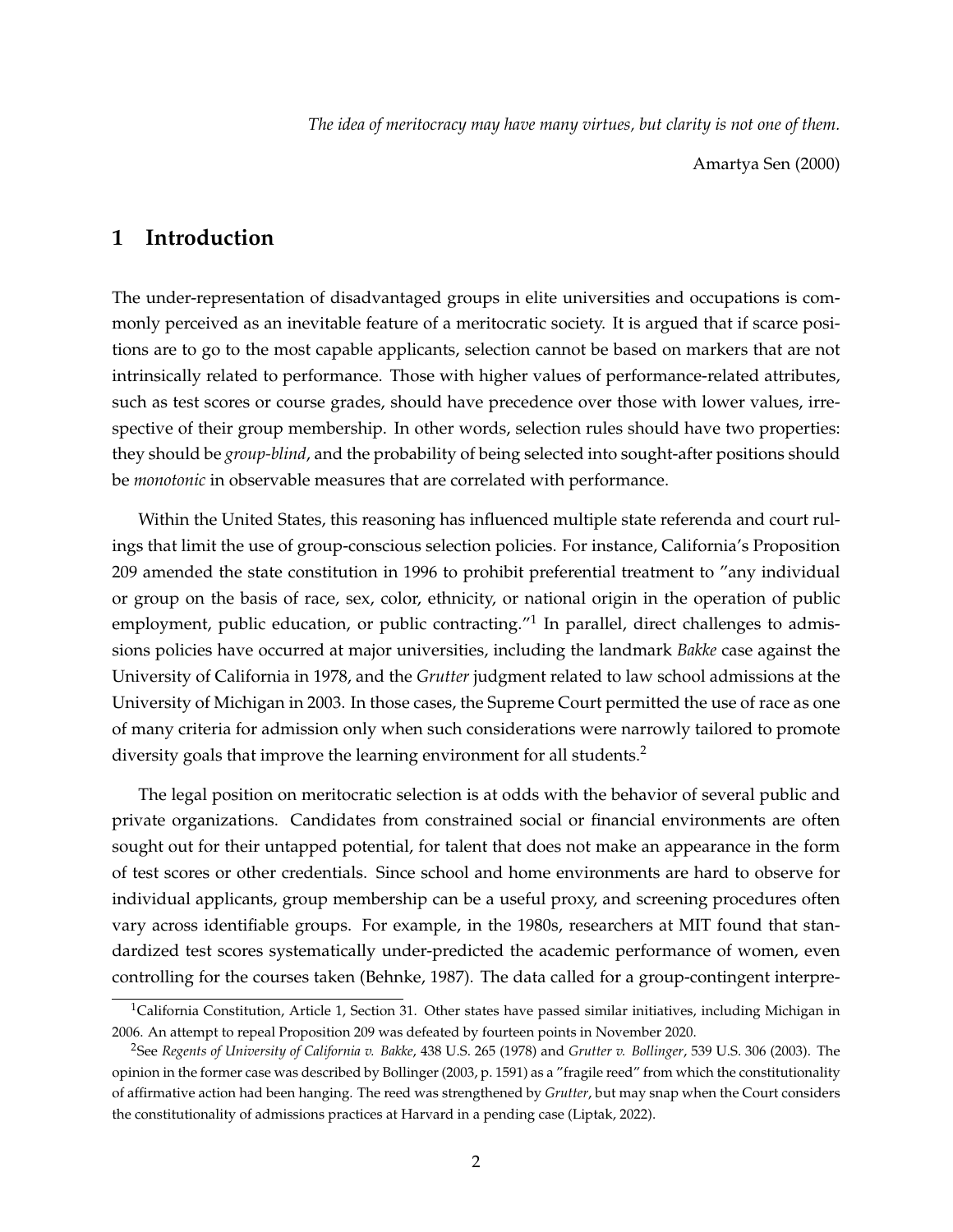tation of scores.

Prohibitions and constraints on group-contingent interpretations of prior performance have led to the adoption of admissions criteria that move away from a single quantitative threshold applied to all applicants. Top percent plans in Florida, California, and Texas guarantee admission to flagship public universities to the top students in each high school class (Daugherty et al., 2014). Several colleges and universities have also been moving away from the use of standardized test scores, a trend that accelerated dramatically, and perhaps irreversibly, in the wake of the coronavirus pandemic (Furuta, 2017; Anderson, 2020).

This paper explores the relationship between meritocratic selection and group representation in organizations. We begin in Section 2 with a brief history of the term *meritocracy*. We also clarify our own use of the term, defining it as expected performance maximization within an organization. In Section 3, we present a simple model in which an organization selects a fraction of applicants to maximize expected performance. We show that the optimal selection policy will not be monotonic or group-blind in general, and that increasing the representation of a resourcedisadvantaged group can also increase expected performance under certain conditions. The value of the model lies in illustrating that the goals of improved performance and balanced representation are not always in tension with each other.

In Section 4, we survey empirical evidence on the effects of exogenous changes in selection rules. If performance-maximizing policies were indeed monotonic and group-blind, then legal or political rulings that force selection to conform to these rules by prohibiting the use of race or gender in selection decisions ought to increase performance along conventional metrics. Conversely, departures from monotonicity ought to lower performance. Several recent studies that estimate the effects of these types of changes suggest that this conventional view of meritocracy is inconsistent with the evidence. Our model helps explain why.

In Section 5, we consider situations in which performance is associated with groups or teams rather than individuals, and show how the insights from our model apply to these settings. In Section 6 we discuss current controversies regarding the relation of meritocracy to broader societal objectives. We conclude in Section 7 with some thoughts on how to reorient our conception of meritocracy to better align it with social goals and organizational mission.

#### **2 The Meaning of Meritocracy**

The term meritocracy was coined in the 1950s, with the earliest known uses in Fox (1956) and Young (1958). While the word was new, the idea itself was not. It appears in the writings of Plato and in the practices of Confucian China (Lemann, 1999). Thomas Jefferson and John Adams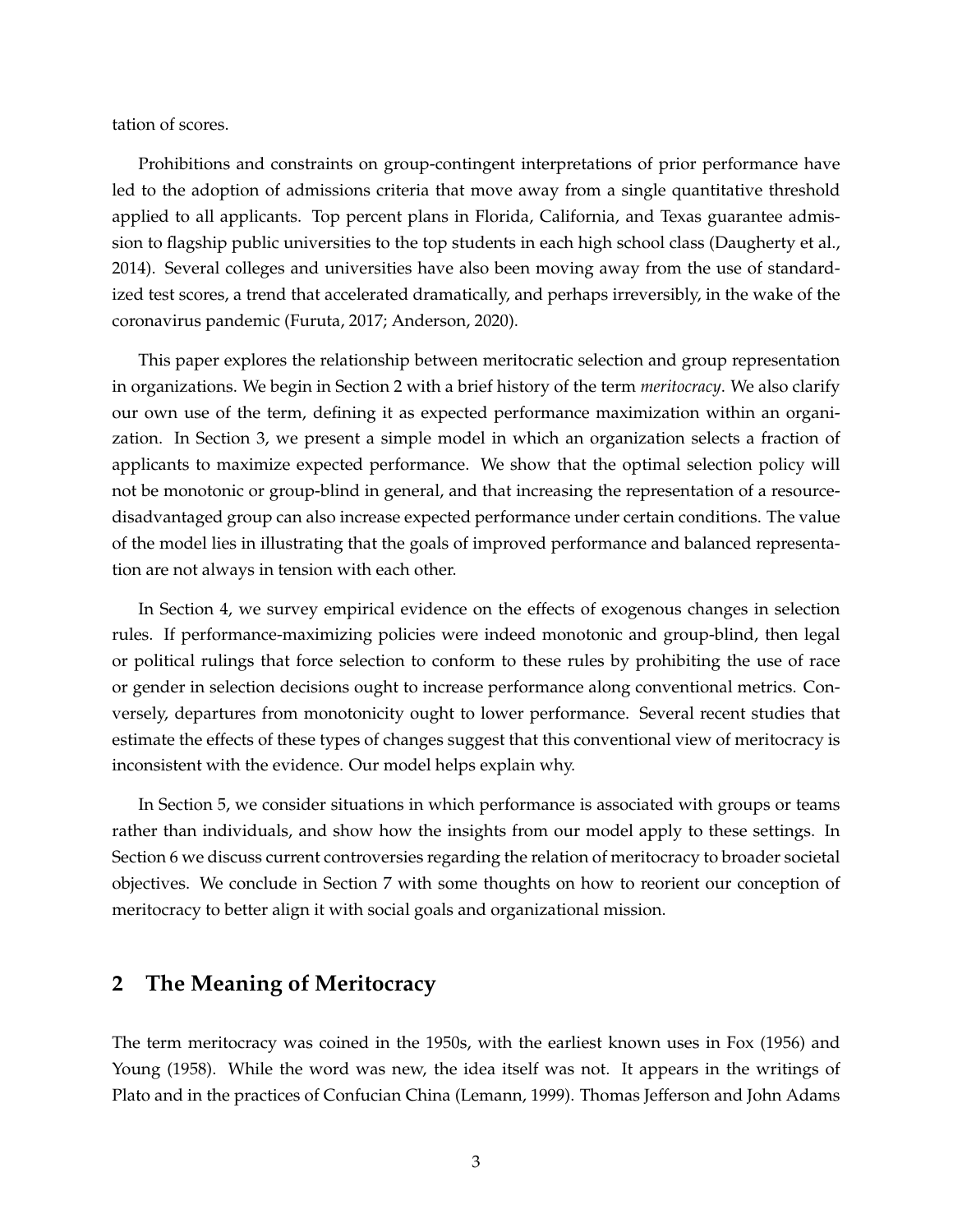debated it in 1813, with Jefferson arguing that the offices of government should be occupied by a "natural aristocracy" based on "virtue and talents" rather than "an artificial aristocracy founded on wealth and birth" (Cappon, 1959, pp. 388–390). Adams responded that any elite, once formed, would entrench itself indefinitely. Echoes of this debate continue to reverberate today.

It is easy to understand why the term arose when it did, and why it caught the public imagination. This was a time of major social changes in Britain, where competitive entry and promotion were becoming the norm in many elite professions such as the civil service and the army. The new recruitment rules were driven in part by the example of other countries and the fear of falling behind. The U.S. Army started intelligence testing during the First World War and used it to segregate men with "superior intelligence" from others. Britain followed suit in the Second World War. Education Acts followed each of the two wars, with the goal of schooling children according to their "age, ability, and aptitude" (Young, 1958, p. 27). A national exam was established called the eleven-plus, the age at which IQ was thought to stabilize. Based on their scores, students were tracked into either grammar schools leading to white-collar jobs, or vocational training (Lemann, 1999, pp. 115-116).

There was understandable concern about the new forms of stratification that accompanied these changes. Fox (1956) argued that if some people were deemed to be meritorious, it was inevitable that society would eventually be divided "into the blessed and the unblessed." While recognizing that some degree of differentiation may be necessary to facilitate rapid economic progress, he argued that it is "not self-evident that an aristocracy based on accidents of personal endowment and abilities is morally superior to an aristocracy based on the accident of birth."

Young's view of meritocracy is not easily inferred from his essay, an unusual blend of sociology and satire. Freely merging historical fact and futuristic fiction, he described the emergence, perfection, and eventual collapse under populist revolt of a society in which social position and compensation were based on ability and effort rather than birth. His key argument against meritocracy was this: "If the rich and powerful were encouraged by the general culture to believe that they fully deserved all they had, how arrogant they could become, and, if they were convinced it was all for the common good, how ruthless in pursuing their own advantage" (Young, 1994, p. xvi).

Even as Fox and Young were bringing into usage a term that would prove to be exceptionally fertile, Hannah Arendt was writing about the phenomenon itself, the emerging "establishment of an oligarchy, this time not of wealth or of birth but of talent" (Arendt, 1958, p. 499). In a revised and expanded version of her essay published just three years later, she would write: "Meritocracy contradicts the principle of equality... no less than any other oligarchy" (Arendt, 1961, p. 180).

Over the course of the second half of the twentieth century, these largely negative and often scathing assessments of meritocracy gave way to positive ones. As Littler (2018, p. 43) explains,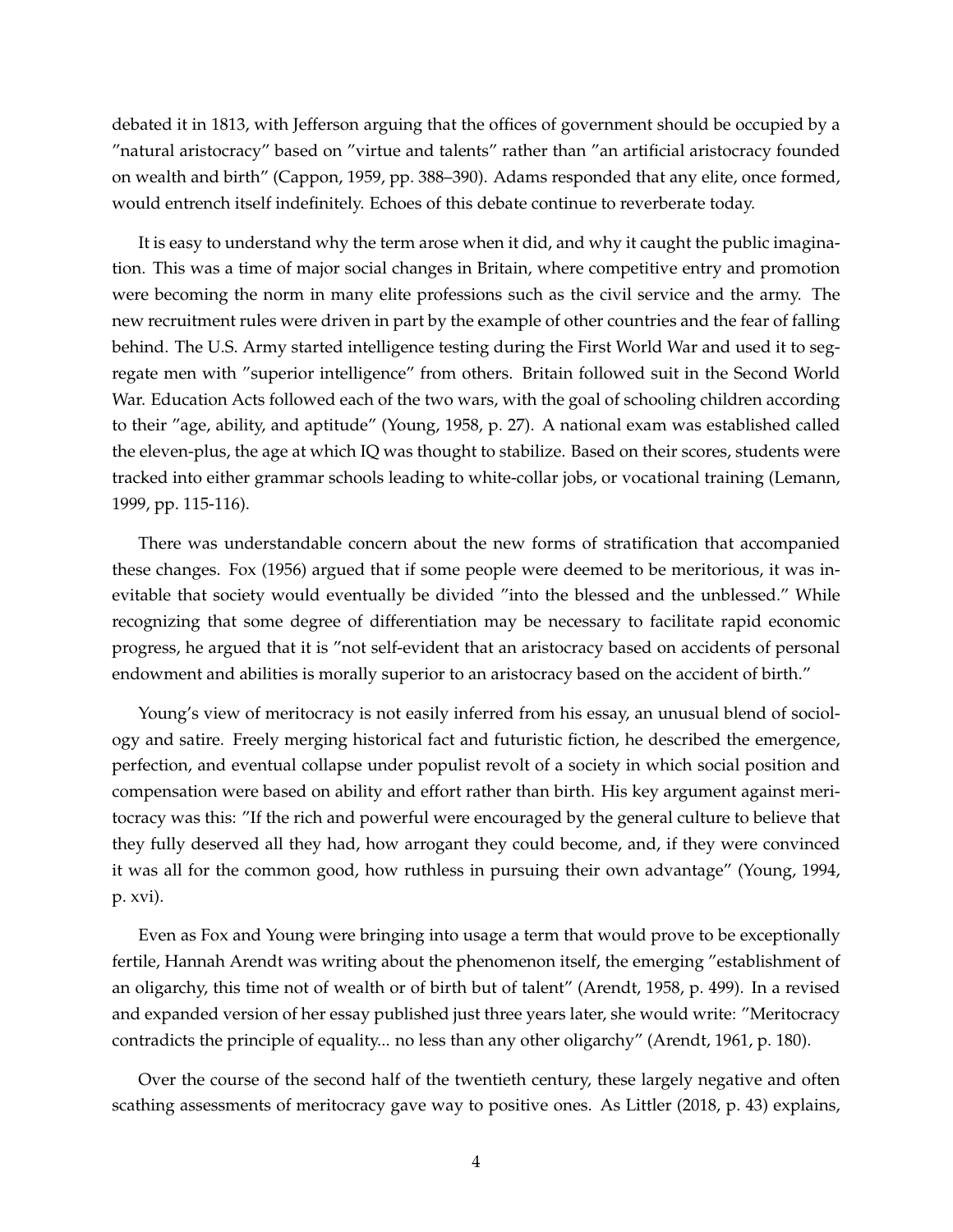the term "gradually and dramatically shifted in its meaning and value... from a negative, disparaging criticism of an embryonic system of state organisation which was creating problematic new hierarchies... to a positive, celebratory term, one connecting competitive individualism and 'talent' with a belief in the desirability and possibility of social mobility." This view of meritocracy as a system to which societies should aspire finds powerful expression in Wooldridge  $(2021)^3$ 

These writings were valuable commentaries on the shifting sources of income and status inequality, but they did not address important questions related to the measurement of merit. Elite universities that set themselves the task of selecting the "deserving and exceptional" encountered the problem of how this pool of students should be identified.<sup>4</sup> Are people deserving or capable in some general sense, or only in relation to particular roles in society? Should deservingness be based on past achievements, or expectations about the future? And if a lack of opportunity has limited achievements in the past, can group-contingent assignment criteria better identify valuable candidates? Organizations asked themselves these questions as they framed selection policies.

The widespread use of intelligence and aptitude tests as a principal yardstick to measure ability since the middle of the twentieth century implicitly assumed that talent was attached to a person and indicative of their potential across a broad range of tasks. Many philosophers and social scientists have recently argued against this general conception of talent and put forward a case for a more contingent notion of merit that accounts for these differences in the content of work and the context in which it is performed.

Sen (2000) laments the "personification" of merit and argues that it should be a label attached, not to people, but to actions that are considered socially valuable. According to Roemer (2009, p. 84), the merit principle holds that individuals should be "recruited to positions... according to the attributes they have that are relevant to performing the tasks of the position in question." And Scanlon (2018, p. 45) emphasizes that ability is "institution-dependent"—it is contingent on organizational goals, but also on the particular positions for which selection is being made. Whether physical strength, language skills, or dexterity are a measure of ability depends on the activities of the organization in question.

Durlauf (2008) takes a similar position, translating these ideas into the language and logic of economic analysis. He argues that the meritocratic admission of students in a university system ought to maximize the human capital generated by the system as a whole. On employee selection, he points out that "firms do not hire workers as a reward for past achievement but rather on the

<sup>&</sup>lt;sup>3</sup>Michael Sandel (2020, Chapter 3) calls this the "rhetoric of rising" and traces the increased frequency with which the terms talent and merit were used in the speeches of U.S. presidents, starting with Reagan in the 1980s.

<sup>4</sup>This phrasing comes from a 1902 address by Jane Stanford, who maintained that the university she founded with her husband Leland was meant to provide "an avenue whereby the deserving and exceptional may rise through their own efforts from the lowest to the highest station in life" (Casper, 1995).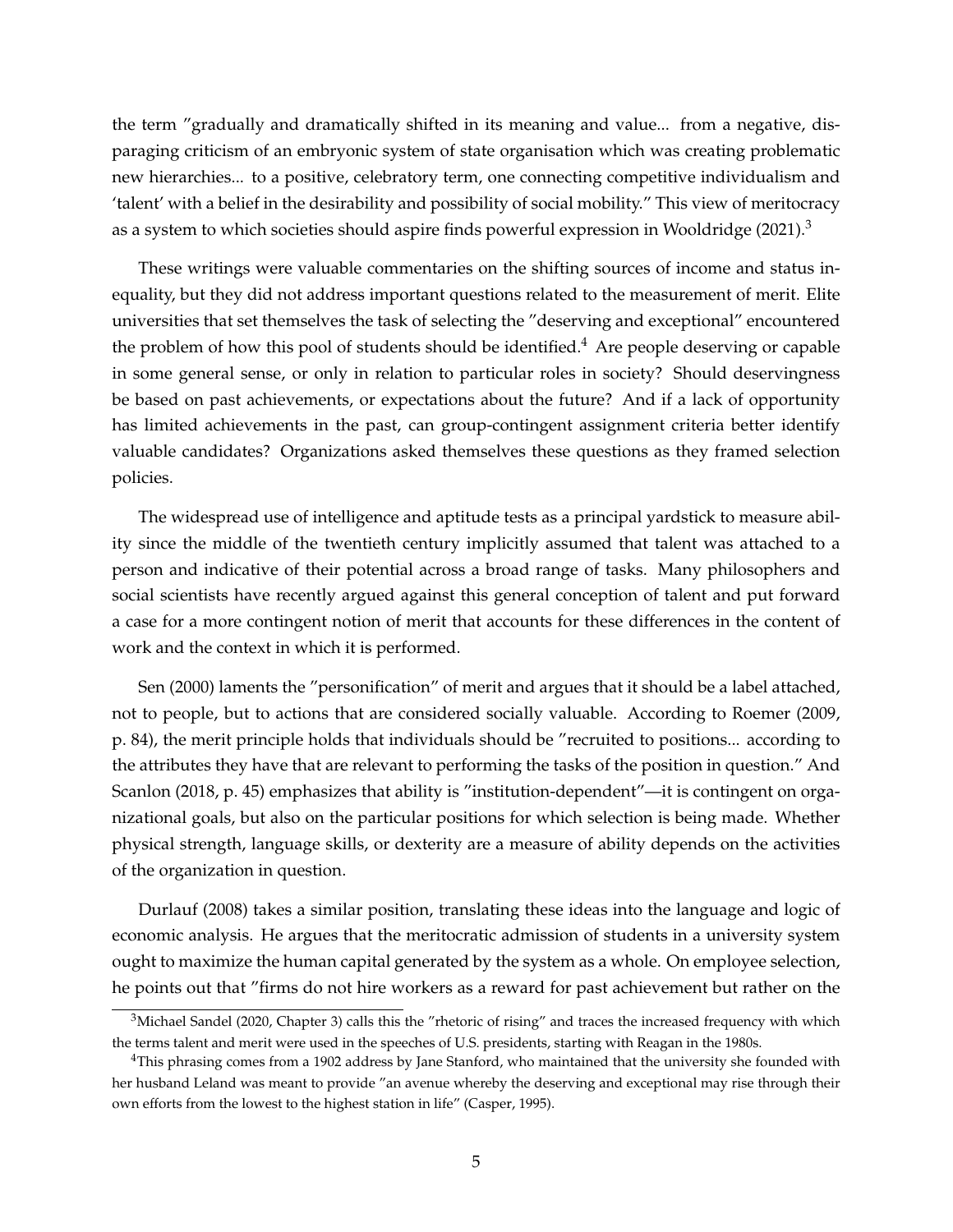basis of prospective achievement, in the sense of making the firm more profitable." This requires a conceptual shift from "merit as reward to merit as effectiveness." It is this latter conception of merit that we adopt here.

If we accept this contingent notion of merit, we are faced with an inference problem. We are selecting among potential candidates before we know how they will perform at the task to which they may be assigned. Unless observable measures of their previous performance perfectly predict performance at the task on hand, selection must involve judgments based on other information that is available. This could include family background, ethnicity, or gender, among other things. Thus group characteristics can become informative and group-conscious admissions or hiring can be efficient.

Perhaps ironically, the need to condition test scores on other attributes was recognized by researchers within the U.S. Educational Testing Service (Lemann, 1999). In the late 1990s, the ETS coined the term "striver" for a student who scored well above above the average for students from similar economic and ethnic backgrounds (Weisskopf, 2009, p. 22). An alternative "Measure of Academic Talent" was also developed internally. It was shown to result in reduced test score gaps between ethnic groups but was never fully developed or adopted. Then, in 2019, the College Board introduced an "adversity index" meant to measure socioeconomic disadvantage, with the goal of facilitating better interpretation of scores. This initiative was also quickly abandoned (Hartocollis, 2019; Jaschik, 2019).

In the next section, we use a simple model to illustrate why meritocratic selection may be group conscious when observable performance proxies, such as test scores, are noisy predictors of future potential. We also show that *within* groups, selection motivated by performance-maximization may not be monotonic in measures of prior accomplishment. To make our arguments as clearly as possible, we assume that performance depends only on individual characteristics.<sup>5</sup> A discussion of teams and complementarities is deferred until Section 5.

# **3 A Simple Model**

An organization seeking to select a fraction *k* of total applicants would like to identify those with the greatest likelihood of future success. We refer to *k* as *elite capacity*. Applicants differ along two observable dimensions, their group membership and their past *training*, which could be a combination of scores, grades, previous job experience or any other indicators of past performance. They also differ on two dimensions that are relevant for success but cannot be observed—their *ability*, and the *resources* to which they have had access in the past. Both ability and resources

 $5$ The presentation here is relatively informal and focused on examples; for a general treatment see Sethi and Somanathan (2021).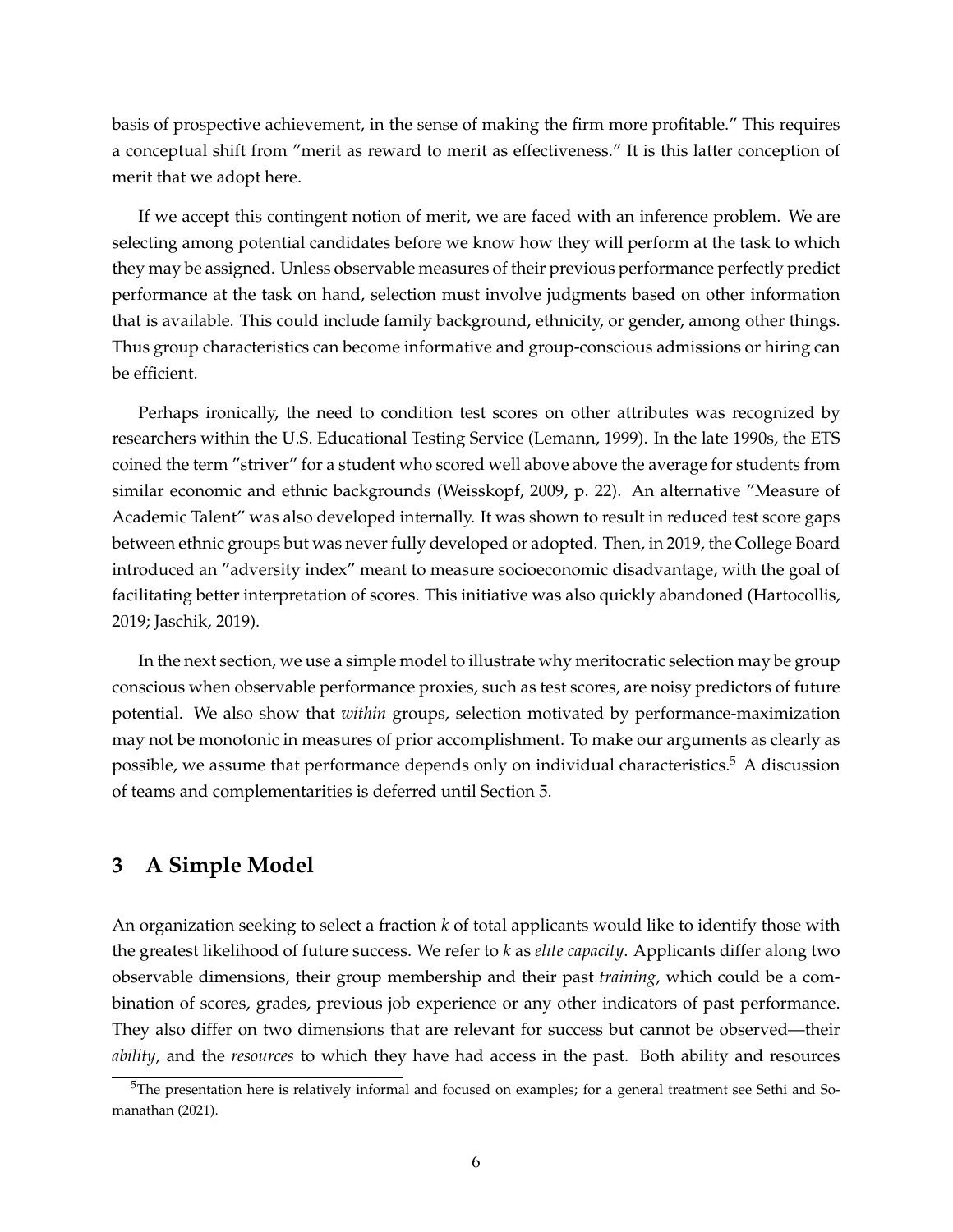contribute to training.

The terms ability and resources should be interpreted broadly. Ability includes intelligence as well as other attributes, such as self-discipline and grit, that are known to be predictive of success when matched with opportunity (Duckworth and Seligman, 2005; Duckworth et al., 2007). Similarly, resources include not just material inputs, but also the density of human capital in neighborhoods and social networks (Loury, 1977; Bowles et al., 2014; Chetty et al., 2014).

There are two groups, labeled 1 and 2, two ability levels, *a<sup>l</sup>* and *a<sup>h</sup>* , and two resource levels  $r_l$  and  $r_h$ , with  $r_l < r_h$  and  $a_l < a_h$ . Ability and resources are exogenously given, independently distributed, and neither can be directly observed. Selection can therefore only be based on training and group membership. Groups are identical in their distribution of ability, but have differential access to resources, such as good schools, neighborhoods, and social connections. That is, one group is *advantaged* in the sense that a larger share of its members have high resource access.

Since training is increasing in both ability and resources, those with low ability and low resources have the lowest achievable level of training and those with high ability and high resources have the highest. The two intermediate training levels cannot be unambiguously ranked. Using *tij* to denote the maximum attainable training level for someone with ability *a<sup>i</sup>* and resources *r<sup>j</sup>* , we therefore have

$$
t_{ll} < \min\{t_{lh}, t_{hl}\} \le \max\{t_{lh}, t_{hl}\} < t_{hh}.
$$

Individual performance is increasing in both ability and training, given by the function  $\varphi$ (*a*, *t*). Ability therefore has both a direct and an indirect effect on performance, capturing the idea that past training might under-predict the capacity of resource-poor individuals to perform.<sup>6</sup> Selecting the best future performers relies, therefore, on making correct inferences about ability conditional on training. This is where information on group membership can be useful. Conditional on a level of training, disadvantaged groups may have higher expected ability. Therefore, even if the representation of different groups is not itself an independent consideration, it may be a consequence of a policy of meritocratic selection.

Our assumption that past achievement is not fully informative about future performance contrasts with some of the theoretical literature on affirmative action, which assumes that any departure from monotonic selection (for instance to meet representation targets) necessarily comes at a performance cost (Chan and Eyster, 2003; Ray and Sethi, 2010; Fryer and Loury, 2013). Departing from this deterministic relation between past and future accomplishment is central to our argument.<sup>7</sup>

<sup>&</sup>lt;sup>6</sup>The organization may care about performance both within its confines and in later life; universities, for example, are concerned with both classroom performance and subsequent accomplishment.

<sup>7</sup>Frankel and Kartik (2019) consider a model of muddled information that has some similar features to the one described here. Their interest is in a different set of questions, so they do not consider departures from monotonic-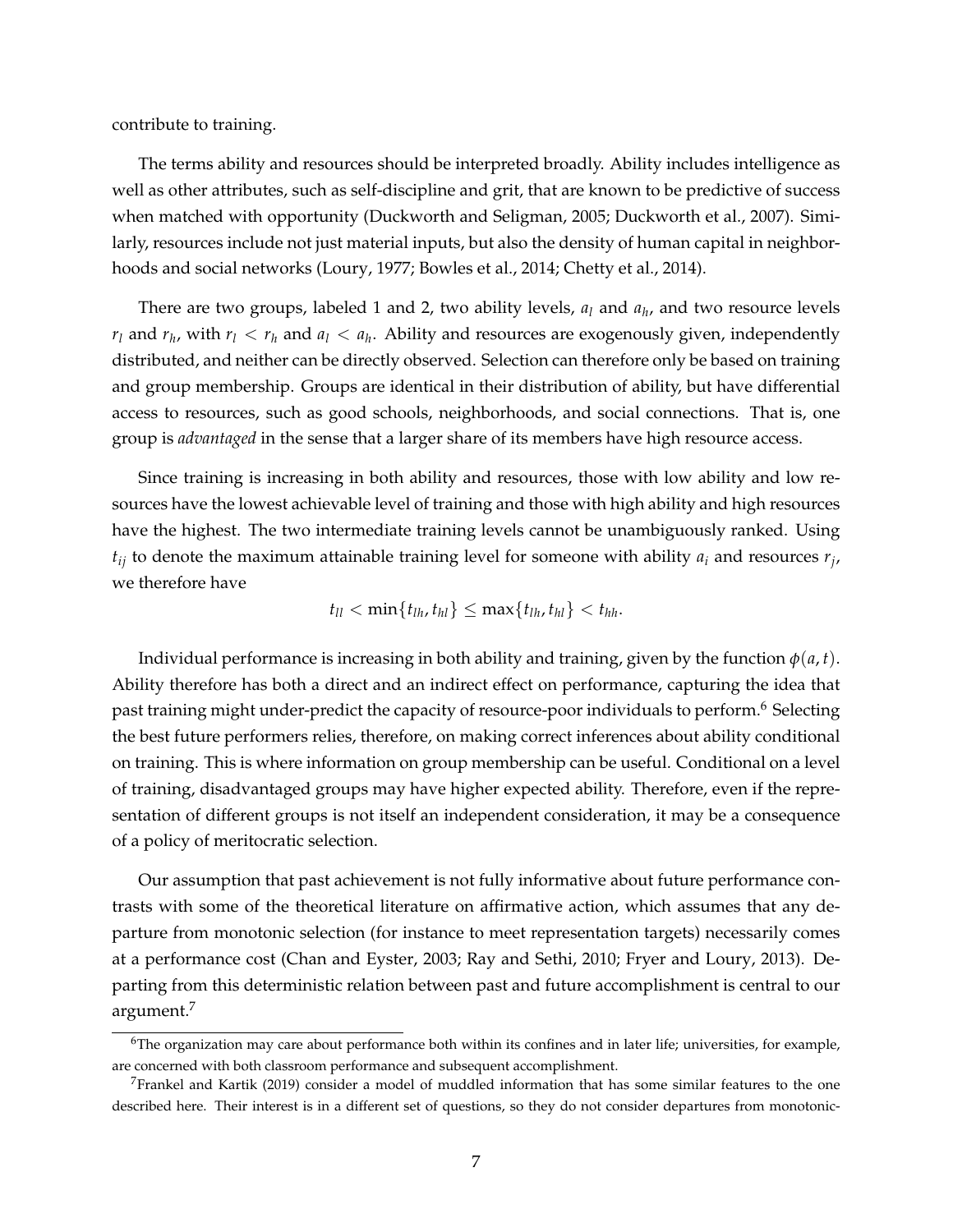A selection policy is defined by a pair of functions  $\pi_i(t)$  that denote the probability of being selected conditional on exhibiting training *t* and belonging to group *i* ∈ {1, 2}. A policy is *monotonic* if, for each group *i*, the selection probabilities  $\pi_i$  are non-decreasing. A policy is *group-blind* if selection policies are independent of group membership:  $\pi_1(t) = \pi_2(t)$  at all *t*. Common conceptions of meritocracy require selection to be monotonic and group-blind. In fact, they typically require that no rejected candidate should have better credentials than *any* accepted candidate, which is a stronger condition than monotonicity since it does not allow the screener to pool candidates with with different levels of training and select randomly from this group.

We consider three scenarios. First, a baseline case in which all individuals attain the highest feasible training level given their ability and resources, regardless of the selection policy in place. Second, a case in which training levels and the selection policy are simultaneously chosen in equilibrium. And third, a case in which the organization can commit to a selection policy before training levels are chosen.

As a baseline, suppose that all individuals attain the highest level of training that their ability and resources allow, regardless of the selection policy in place. If higher training levels signal higher future performance, then the screener can maximize performance using a monotonic and group-blind policy regardless of the value of elite capacity. This is done by simply starting at the highest training level and moving down as needed, until capacity is filled.

However, if ability is an important determinant of performance while resources are critical for training, then higher training levels need not signal higher future performance. Those with high ability and low resource access may have lower training but, despite this, may perform better than those with low ability and high resource access. This corresponds to the case:

$$
t_{hl} \quad < \quad t_{lh} \tag{1}
$$

$$
\phi(a_h, t_{hl}) \quad > \quad \phi(a_l, t_{lh}). \tag{2}
$$

If both these conditions hold, then those with training *thl* will be preferred by the organization to those with the higher training level *tlh*. If elite capacity is small enough for all available positions to be filled by those with the highest level of training, then applicants with training levels *thl* and *tlh* are not under consideration and again a monotonic and group-blind policy can maximize performance. The same is true if elite capacity is so large that it becomes necessary to accept those with the lowest level of training, *tll*. For intermediate levels of elite capacity the probability of selection will not be monotonic in training.

To illustrate, consider a numerical example. Suppose that the groups are of equal size, elite capacity is 10%, and both (1) and (2) are satisfied. In each group, 30% of the population has high

ity or group-blindness, or indeed resource heterogeneity across groups. Our focus, as in the statistical discrimination descended from Arrow (1973) and Coate and Loury (1993), is on group-contingent inferences about individual characteristics.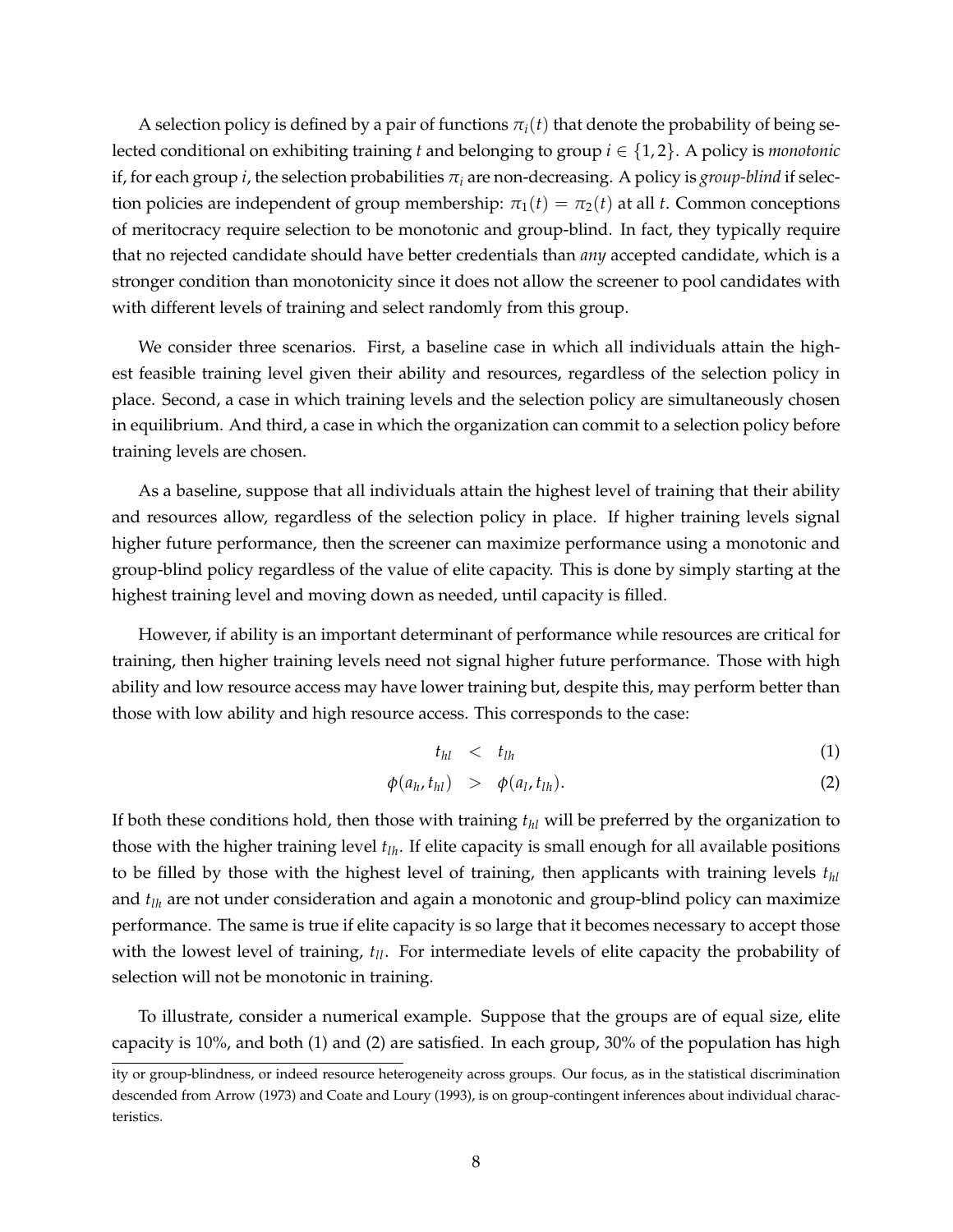

**Figure 1:** Optimal selection policies under alternative scenarios.

ability. Group 1 is disadvantaged, with 10% of the group having high resource access. Group 2 is advantaged, with 30% having high resource access. What does a performance-maximizing selection policy look like in this case?

First note that those with the highest training levels constitute 6% of the population (1.5% from the disadvantaged group and 4.5% from the advantaged). These individuals will be selected with certainty. The 4% required to fill the remaining capacity will be drawn from those having training *thl*. This can be done in a group-blind manner, but will involve skipping over those with training *tlh* in each group. The resulting policy is shown in the leftmost column of Figure 1.

A non-monotonic policy of this kind is not sustainable in equilibrium, as long as individuals can under-invest in training. To accommodate this concern, suppose that applicants optimally choose their level of training (subject to their feasibility constraint) and this is recognized by the screener. We shall focus on the case where (1) and (2) are satisfied.

Continuing with our numerical example, those with the highest attainable training level are selected with certainty, leaving enough space for another 4% of the population. In both groups, candidates with low ability and high resources choose training level *thl*, pooling with those having high ability and low resources. Notice that this pool in the disadvantaged group has greater expected performance than that in the advantaged group, since it contains more high ability individuals and the training levels are the same. Specifically, the pool in the advantaged group is evenly divided between high and low ability types, while the share of high ability types in the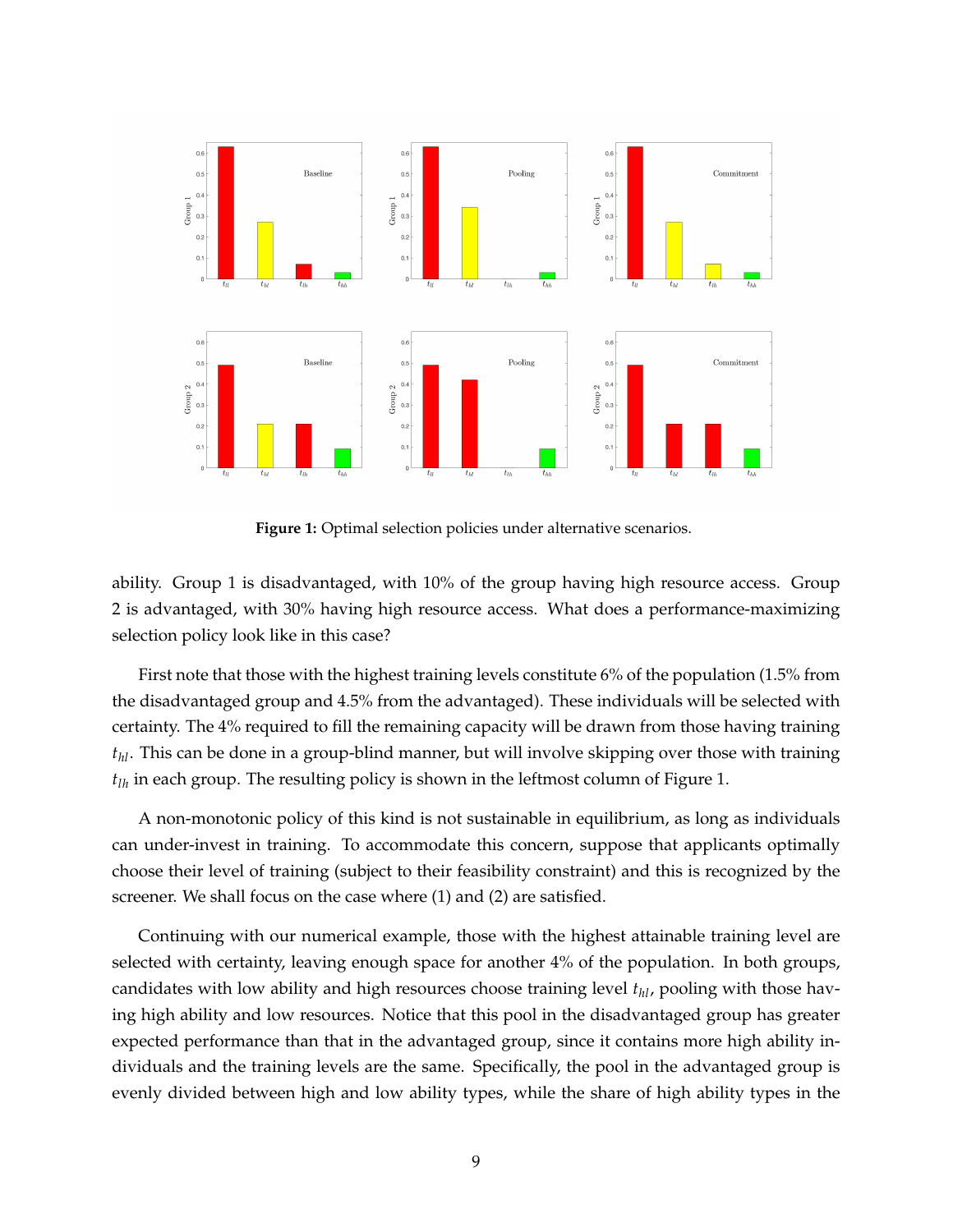disadvantaged pool is 27/34 or about 79%. Furthermore, the share of total applicants in the disadvantaged pool is 17%, more than enough to fill the remaining capacity. The screener therefore selects candidates from this pool, but drawing only from the disadvantaged group. This is shown in the middle column of Figure 1.

For this to be an equilibrium, one further condition needs to be satisfied: the expected performance of the pool in the disadvantaged group should not fall below  $\phi(a_l,t_{lh})$ , which is the performance expected from low ability, high resource types should they choose not to under-invest in training.<sup>8</sup>

This equilibrium has a striking property—the disadvantaged group is over-represented. Despite being just half the population, members of this group come to occupy 55% of all positions. And this despite the fact that adequate representation is not an explicit goal of the policy.

The equilibrium allocation here is wasteful in the sense that non-monotonic selection induces under-investment in training, and training is productive. This loss in performance can be avoided if the screener can commit to taking all those with the highest level of training, regardless of group membership, and to fill remaining seats by selecting at random from those in the disadvantaged group at the two intermediate training levels. This outcome is shown in the right panel of Figure 1. Again, the disadvantaged group is favored. In fact, individuals face exactly the same probability of selection as in the equilibrium without commitment. The only difference is that all those at the two intermediate training levels are treated equally. Since there is no incentive to under-invest, the outcome is superior for the organization.

The example depicted in Figure 1 can be embedded in a family of examples by varying elite capacity. The resulting equilibrium allocations (with or without commitment) have the following structure. When elite capacity is small, only those at the highest training level are selected, and the disadvantaged group is underrepresented. Once elite capacity rises to a level such that those with intermediate training must be selected, the disadvantaged group starts to be favored. For some values of elite capacity, as we have seen, the disadvantaged group can even be over-represented. As elite capacity rises further, members of the advantaged group at intermediate training levels start to get chosen. Eventually elite capacity is so great that even those at the lowest training level are selected with positive probability, and here the under-representation of the disadvantaged group again asserts itself.

This pattern is shown in Figure 2, where the four distinct regimes can be identified. As is clear from the figure, representation can vary widely with elite capacity, even though diversity (by assumption) does not motivate selection. The message here is that group contingent selection practices, even if they lead to population mirroring or over-representation of disadvantaged groups, ought not to be seen as evidence that group identity is being valued in the selection pro-

 ${}^{8}$ If this condition fails, equilibrium has a different structure; see Sethi and Somanathan (2021) for details.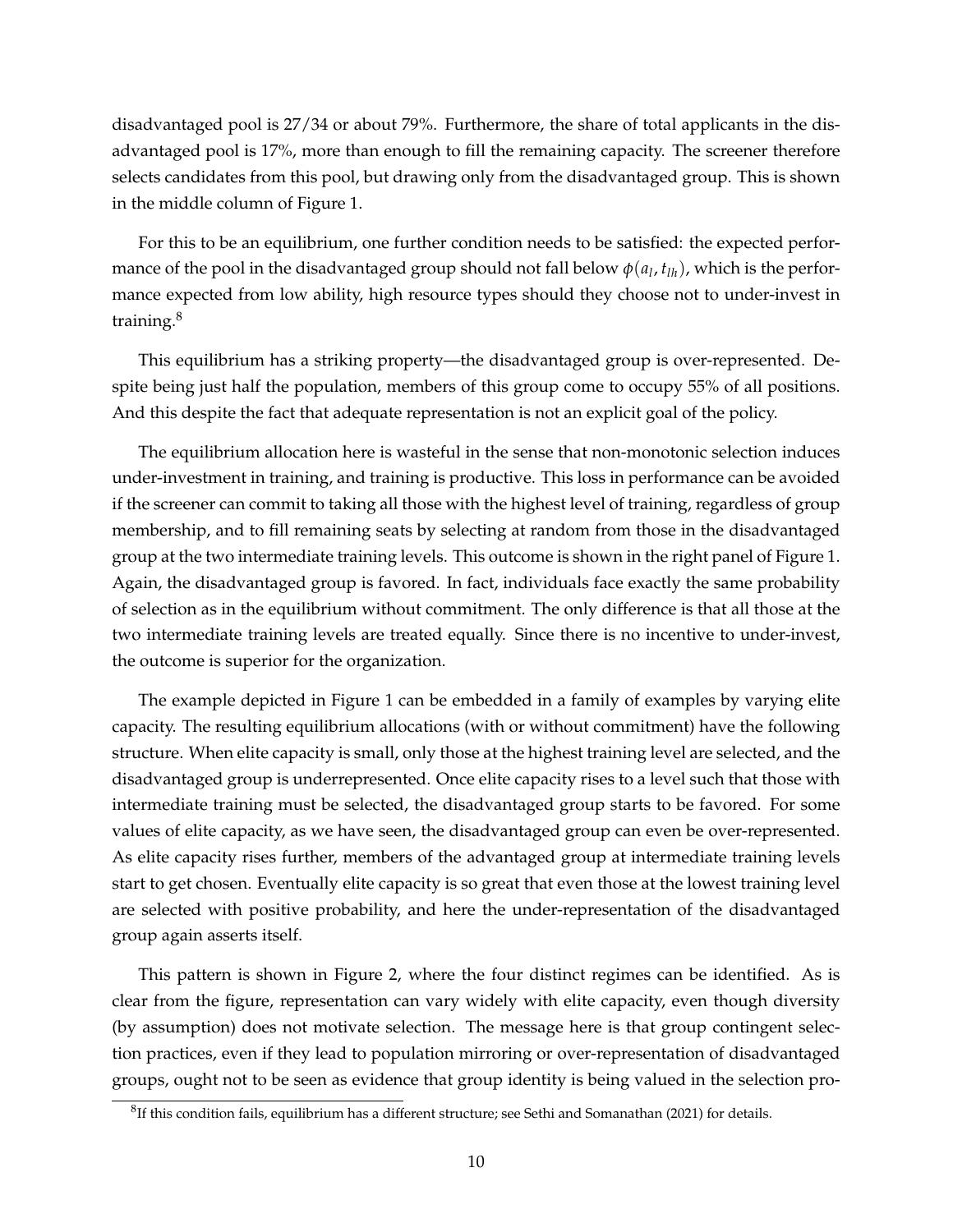

**Figure 2:** Elite capacity and group representation.

cess. Furthermore, legal or political restrictions that force assignment to be monotonic or groupblind could result in lowered performance. We next survey some evidence that is consistent with this theoretical argument.

# **4 Empirical Evidence**

Some striking evidence on the implications of monotonic and group-blind selection practices comes from Finland, which has highly competitive five-year teacher education programs (Schaede and Mankki, 2021). These programs institute a two-stage selection process, with the first stage being based largely on scores on a high school matriculation exam, and the second involving more qualitative assessments, including the observation of live teaching. These programs once had a quota ensuring that 40 percent of those passing the first stage were men; the quota was removed in 1989 and the first cohort of teachers admitted without it graduated in 1994. Demand for new teachers exhibits quasi-random variation across municipalities due to mandatory retirement at age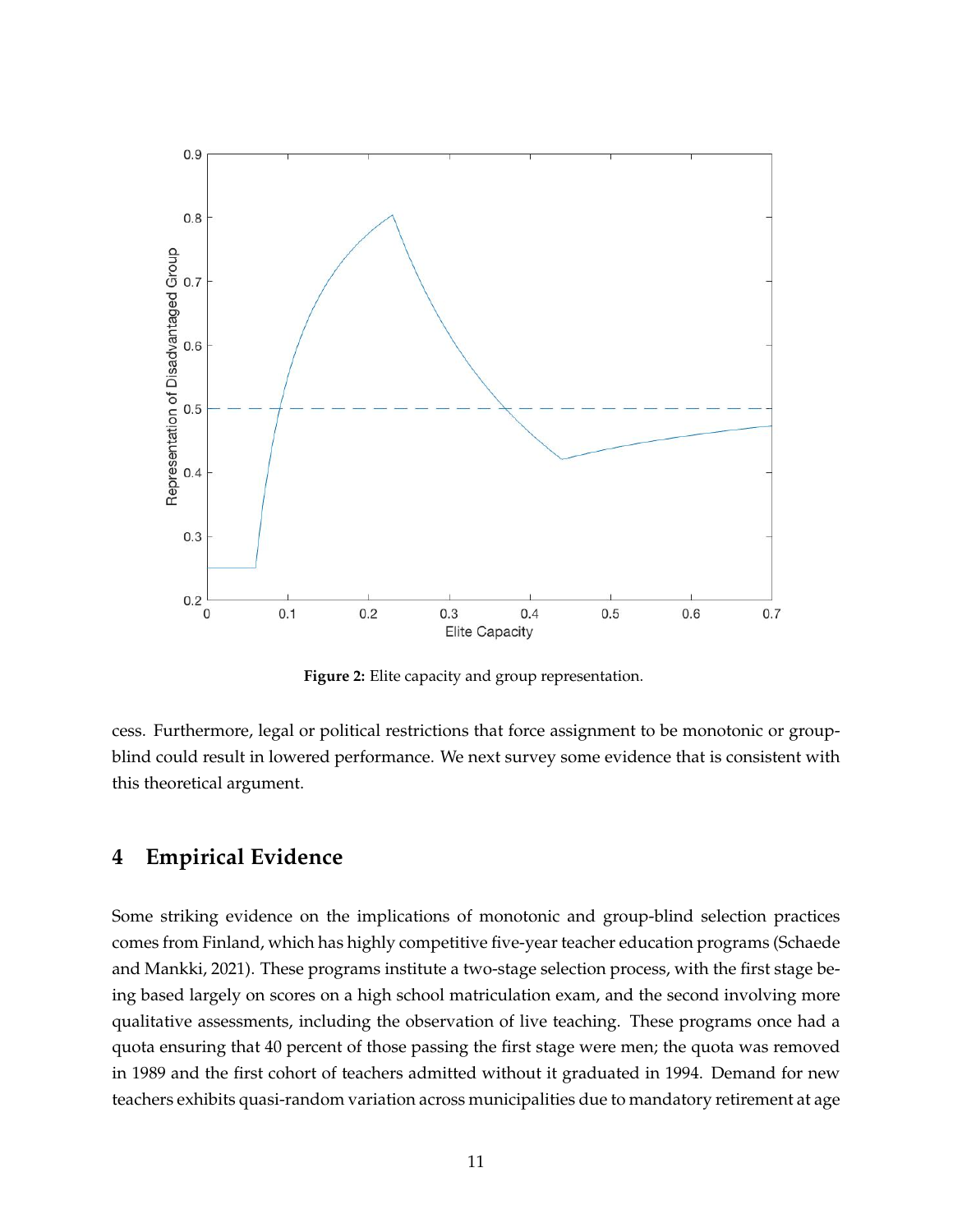60, and the authors used this to identify the effects of the quota on student outcomes. They found, remarkably, that primary school students exposed to a higher fraction of male quota teachers had higher educational attainment and labor force participation in their mid-twenties.

How might one interpret this finding? One possibility is that it reflects an own-gender role model effect, with boys benefiting differentially from exposure to male teachers. The authors rule this out on the grounds that girls and boys appeared to lose about equally from abandonment of the quota policy. They argue that the effect arose in part because, conditional on scores, the two groups of applicants had different distributions of valuable non-score characteristics and the quota led to a better allocation of talent. Male applicants were more likely to be from rural areas, for instance, or to be residing in their district of birth. To the extent that these features are connected to resource access, it ought to affect the interpretation of their scores. By blocking any prospect of such interpretation, the removal of the quota may have lowered measured performance.

Next consider a policy that forced a departure from monotonic selection, the Texas Top Ten Percent (TTP) rule. This guaranteed acceptance to any Texas public university to students graduating in the top decile of their class, regardless of their standardized test scores, advanced placement courses and grades, fields of study, or any other indicator of prior accomplishment. The rule was implemented in 1998, and had a significant effect on the composition of the student body at the flagship University of Texas at Austin.

Black et al. (2020) examined the effects of the policy on college enrollment, graduation rates, and subsequent earnings for two pools of students—those who were "pulled in" by the policy, and those who were "pushed out". They find that the policy improved outcomes for students that gained access without corresponding declines for who were pushed out. Paradoxically, a rule that was "introduced for equity reasons... also seems to have improved efficiency." They speculate that the effect may arise through heterogeneity in the benefits of attending an elite college, with disadvantaged students pulled in by the policy having more to gain from college inputs than the students they replaced.

California's Proposition 209 was an initiative that shifted selection practices in the opposite direction. By prohibiting the use of race, ethnicity, or gender in admissions, it forced state universities to rely more heavily on prior accomplishment, such as standardized test scores. Bleemer (2021) finds that the transition resulted in significant wage losses for some applicants without compensating gains for the marginal beneficiaries of the ban. This is consistent with the findings of Black et al. (2020) for Texas, but with efficiency losses in the wake of a shift away from equity considerations. This, too, could be interpreted in terms of heterogeneous treatment effects—the students gaining access after the ban already had support systems that allowed them to thrive, and so gained little, while those losing access stood to benefit from elite college inputs to a greater degree.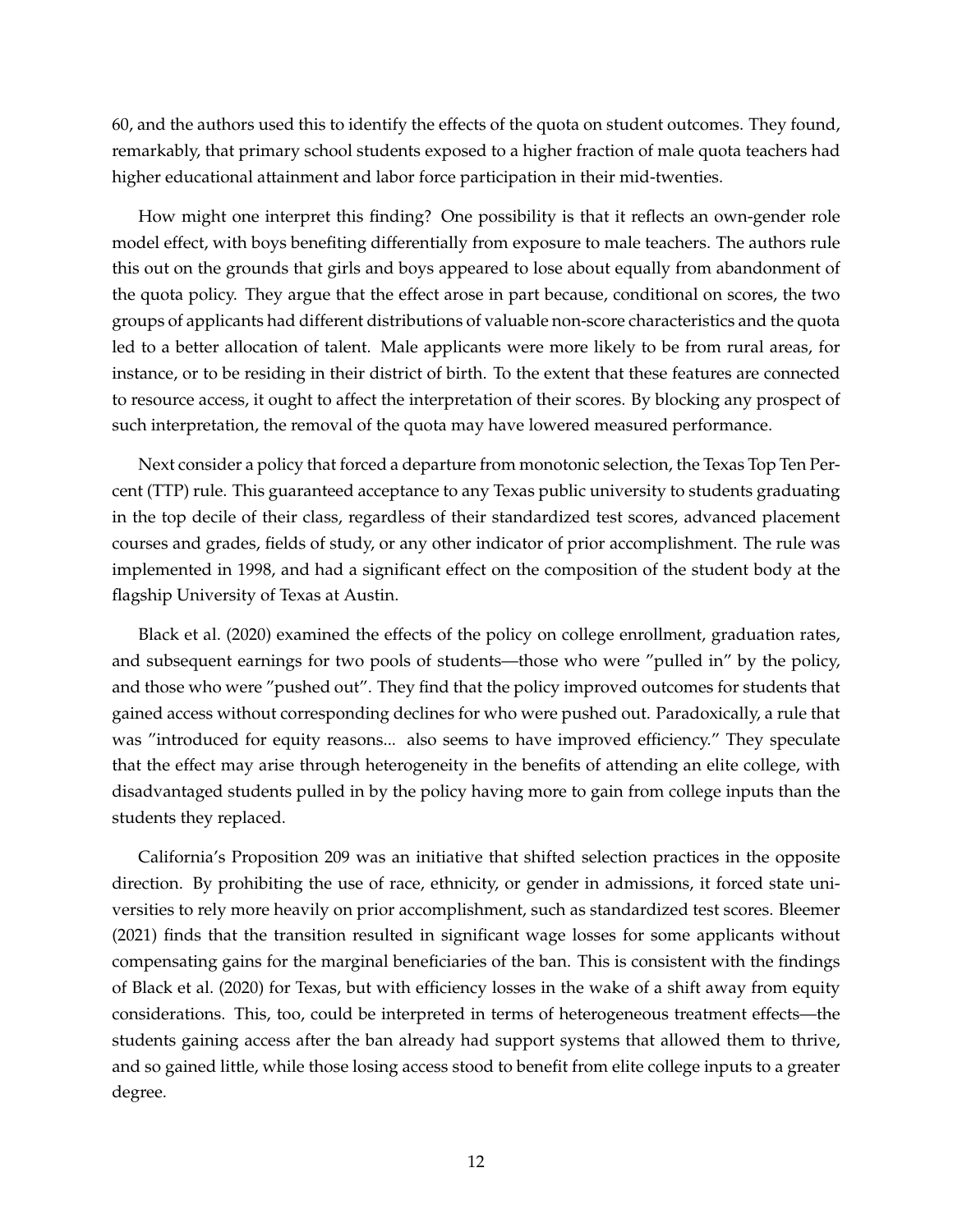This interpretation is entirely plausible, but it is also worth considering the possibility that conditional on measures of prior accomplishment such as standardized test scores, disadvantaged students have unobserved attributes that predict greater performance in later life, conditional on being selected to attend. That is, the meaning of prior accomplishment depends on student background in a systematic and predictable manner.

Cestau et al. (2017) express this idea as follows, in the context of the selection into a program for gifted schoolchildren:

A student who has, in some way, experienced hardship may underperform on achievement tests relative to his or her capability. By taking account of such empirically grounded differences across demographic groups, a district may be better able to determine which students are most suited to admission to the gifted program... While this profiling based on differences in distributions across racial groups is beneficial to minority students, it is not preferential treatment.

Note that profiling in the service of improved performance goals is nonstigmatizing in the sense of Anderson (2010, p. 141), who argues that an "adequate, nonstigmatizing conception of the beneficiaries of affirmative action would represent them as meritorious, as contributing to the missions of participating institutions through the roles they occupy."

Bans on the use of group membership in the process of admission—such as California's Proposition 209 or Michigan's Proposal 2—are prohibitions on all forms of targeted selection, including performance profiling. Contrary to the rhetoric surrounding such initiatives, such mandates can therefore prevent optimization for future success. This is one of the key points emerging from the model in the previous section.

Finally, consider qualitative evidence against the view that conventional measures of past performance such as grades and test scores result in optimized selection for performance. Guinier (2015, pp. 30–32) describes a case study in which an entirely different selection process—neither monotonic nor group-blind—was used to identify diamonds in the rough:

In the spring of 1968, after the assassination of Martin Luther King Jr., the Reverend John Brooks... drove up and down the eastern seaboard to hand select a number of African American men for admission to the College of the Holy Cross... men who had ambition, leadership potential, and strong character rather than the right family pedigree or the right test scores... Brooks's students eventually graduated from Holy Cross and went off to storied careers... Clarence Thomas, associate justice of the US Supreme Court; Edward P. Jones, Pulitzer Prize winner; Theodore Wells, renowned defense attorney; and Stanley Grayson, former deputy mayor of New York and president of M.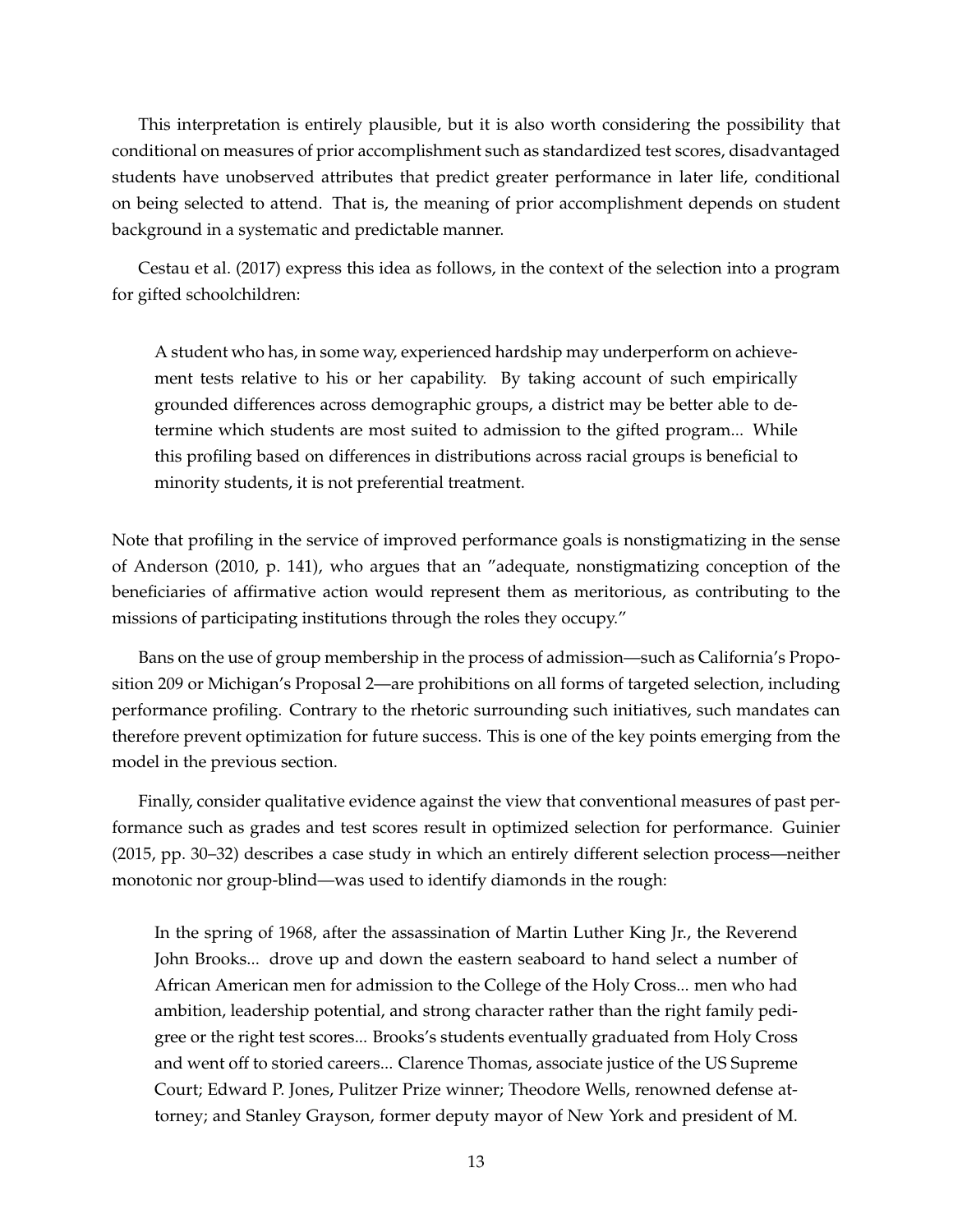R. Beal & Company, one of the country's oldest black-owned investment banks... with Brooks's unwavering mentorship, each man's democratic merit was forged.

This example illustrates both the possibility that conventional measures of merit may miss many individuals with enormous potential, and that the identification and cultivation of this potential requires considerable investment and commitment.

# **5 Complementarities**

The model of Section 3 illustrates that when merit at the individual level is well-defined, and performance is the only criterion for selection, optimal selection policies need not be group-blind. This basic message is further amplified if one allows for complementarities across individuals in performance.

Durlauf (2008) considers both complementarities across individuals, as well as multiple institutions all operating under the banner of a single system such as a state university system with many campuses of varying prestige and quality. Leading examples are the systems in California and Texas. In his model, people benefit from the presence of high-performing peers, as well as from the general quality of the institution. One can now consider performance maximization from the perspective of each individual campus viewed in isolation, or from the perspective of the system as a whole. Durlauf argues that the two goals may be in tension with each other—for instance, the leading institution may prefer to admit the best performers, while the system may wish to allocate people to campuses differently. This would be the case, for instance, if high performers provide few benefits to each other through interaction, but provide significant benefits to those with somewhat lower initial performance.

More generally, in Durlauf's framework, the pursuit of performance at the level of the system may be facilitated by targeting representation directly. This can happen if isolation felt by members of a group affects their performance, if diversity has direct benefits for all parties (as has been argued in legal briefs by several state university systems), or if people tend to provide services disproportionately to members of their own communities later in life. That is, "meritocracy (as conventionally understood) does not deserve a presumption to be an admissions criterion for colleges" (Durlauf, 2008, p. 141). This is consistent with the message from our model, though the effect arises through different channels.<sup>9</sup>

There are few areas of productive endeavor in which performance can be attributed to a single

<sup>9</sup>Durlauf is skeptical of the claim that ethnic diversity *per se* has significant and broad educational benefits: "Given the frequency with which the claim is made, it is remarkable how poor the evidentiary support is for the proposition" (Durlauf, 2008, p.143). Note that our model and argument do not rely on the presence of such benefits.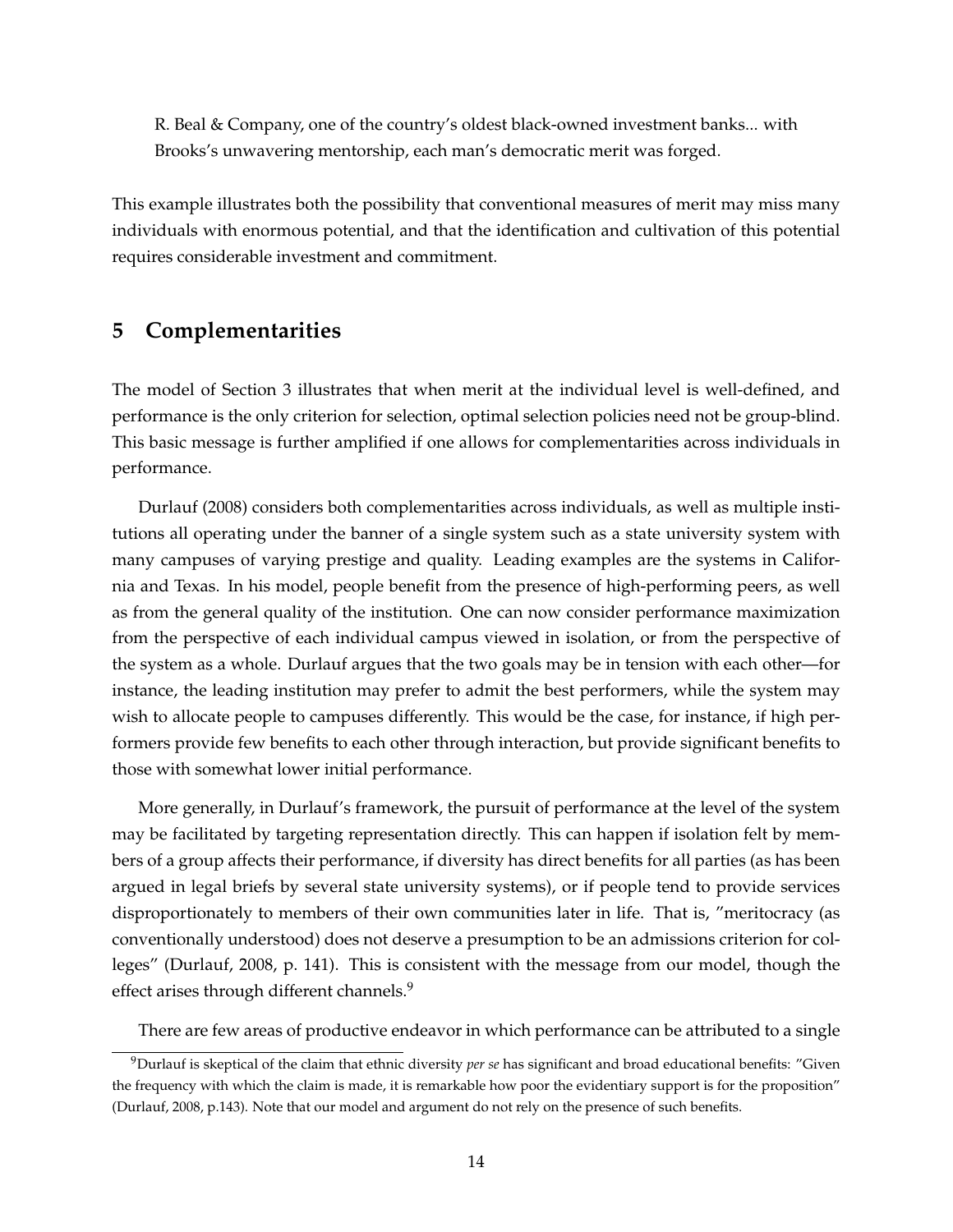individual. From scientific research to product design, outputs are produced through collaborative efforts and the performance of teams cannot be meaningfully decomposed in a manner that assigns contributions to individuals. Even something as simple as a Wikipedia page involves the efforts of multiple individuals (some of whom may even make contributions with negative value that others later reverse). Performance maximization in this case involves the assembly of productive groups or cohorts. As Guinier (2015, p. 107) puts it, "it makes little sense to focus so much on the intelligence level of the individual when most knowledge building and problem solving today happens within teams." And the value that a person brings to a team depends not only on their own characteristics, but on those of others with whom they are matched.

Woolley et al. (2015) define *collective intelligence* as "the general ability of a particular group to perform well across a wide range of different tasks," and argue that meaningful measures of collective intelligence can be assigned to groups. Page (2007) argues that "diverse perspectives, heuristics, interpretations, and mental models improve our collective ability to solve problems and make accurate predictions." In fact, under certain conditions, "diversity trumps ability" in the sense that "random collections of intelligent problem solvers can outperform collections of the best problem solvers." But productive diversity of this kind lies in the space of "cognitive toolboxes" rather than markers of identity such as race, ethnicity, or gender. The various dimensions of diversity are connected, but not in any obvious manner—there is considerable cognitive diversity within identity groups just as there can be cognitive homogeneity in groups embodying diverse identities. As Guinier (2015) puts it, "cosmetic diversity... does not go far enough."

The nature of collective intelligence and the value of cognitive diversity have important implications for how we think about merit. First, individual traits that facilitate collaboration including social intelligence, self-control, and curiosity—start to matter. Second, merit becomes properly conceived as a property of groups rather than individuals. The possession of a particular cognitive toolbox can be far more valuable if it is rare in a group than if it is common. And third, selection policies that focus on identifying "well-rounded" individuals may be misguided. What one needs is well-rounded groups, to which quite narrowly focused individuals can make valuable contributions, provided that they have the interpersonal skills to do so.

# **6 Meritocratic Pathologies**

In an influential essay, Daniel Bell (1972) addressed both the promise and the perils of meritocratic selection, which he understood to be "the displacement of one principle of stratification by another, of ascription by achievement." He argued that "the principles of merit, achievement, and universalism are the necessary foundations for a productive—and cultivated—society," and that the granting of authority "based upon skill, learning, talent, artistry, or some similar attribute" in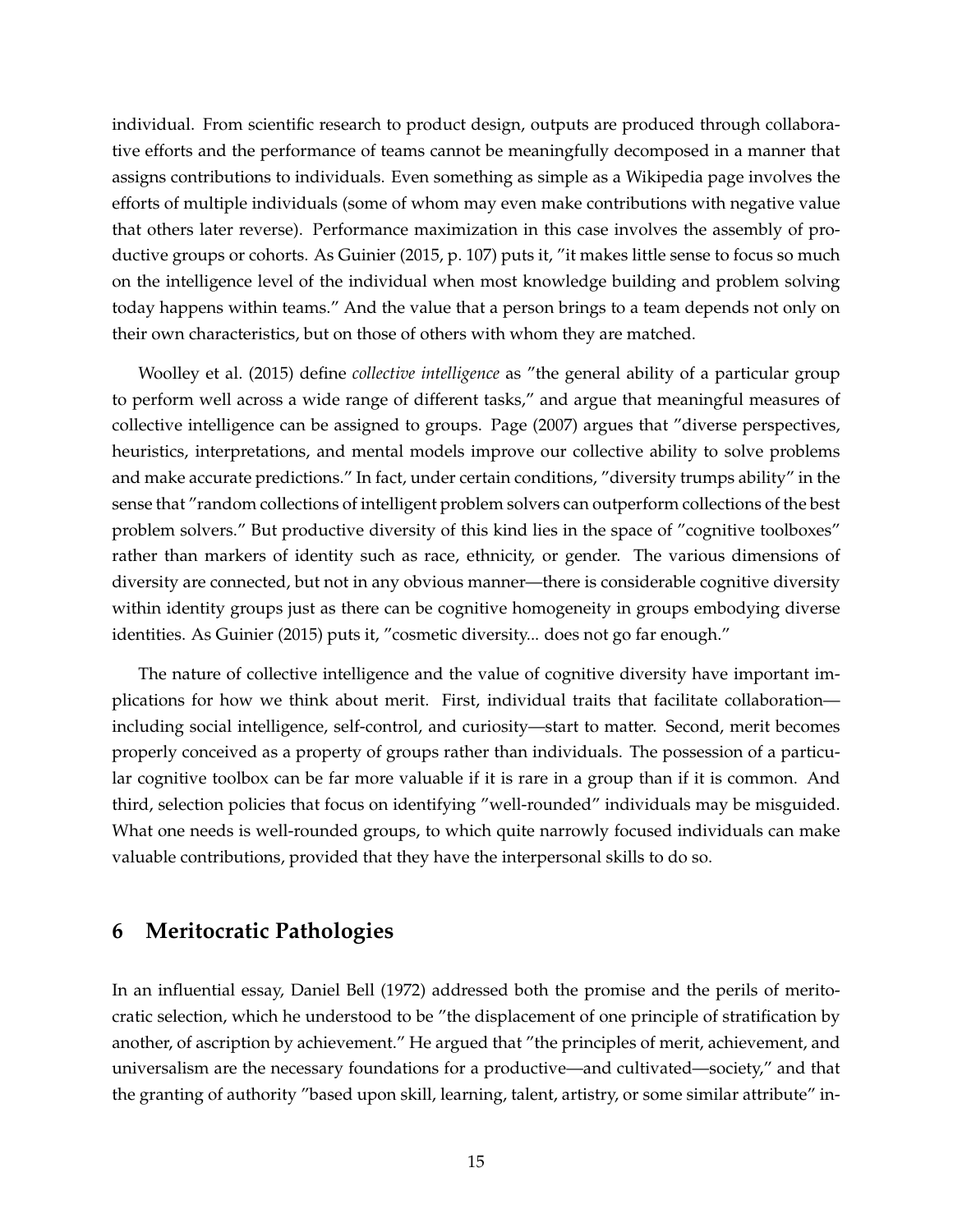evitably "leads to distinctions between those who are superior and those who are not" (p. 66). To Bell, a meritocracy at its best "is made up of those who have earned their authority." The problem arises when "those at the top can convert their authority positions into large, discrepant, material and social advantages over others," in a system that makes "distinctions invidious and demeans those below."

This contempt, and the resulting populist backlash, were foreshadowed by Young, and have been the topic of recent scholarship. "The tenets of high-stakes admissions testing," according to Lani Guinier, "have become so widely shared that they form the building blocks of a secular religion among college-bound elites: if you test well, you deserve to enter a top college. In some ways you have earned the right not just to succeed but to preen" (Guinier, 2015). Michael Sandel argues that "among the winners," the meritocratic ethic "generates hubris; among the losers, humiliation and resentment" (Sandel, 2020, p. 29).

Hubris and contempt arise among the winners because they see their gains as having arisen through superior talent and effort. Frank (2016) attributes this to a failure to appreciate the role of chance, which can have enormous effects in winner-take-all settings that attract a large number of similarly talented competitors. Those who succeed in the face of such rigorous competition are indeed exceptional, but so are a large number of those who fail.

Markovits (2019) argues that meritocratic structures place a burden not only on those who are excluded from elite positions, but also on those who succeed. He writes: "Elites increasingly monopolize not just income, wealth, and power, but also industry, public honor, and private esteem. Meritocracy comprehensively excludes the middle class from social and economic advantage, and at the same time conscripts its elite into a ruinous contest to preserve caste." He calls this a trap, because the incentive structure that gives rise to these pathologies is reinforced and reconstituted with each cohort. It is an equilibrium phenomenon, difficult to dislodge despite giving rise to significant inefficiencies.

A reorientation of selection practices along lines proposed here could help in mitigating such pathologies. When merit attaches to people rather than actions, some people come to be seen, by themselves and by others, as *entitled* to reward. This is at the root of the pathologies identified by Sandel, Guinier, and others. These could be avoided if, following Sen (2000), merit is associated with *actions* rather than with *people*. Some honors in society do attach to actions or achievements rather than persons. This is true of the Nobel prizes, for instance—John Bardeen won it twice in Physics, Frederick Sanger twice in Chemistry, and Marie Curie once each in these two fields. Katherine Hepburn won the Best Actress Academy Award on four separate occasions, and Audra McDonald has won Tony Awards for Excellence in Broadway Theatre in all four performance categories over the course of her career. These individuals may or may not be meritorious along other dimensions; the awards recognize only particular accomplishments.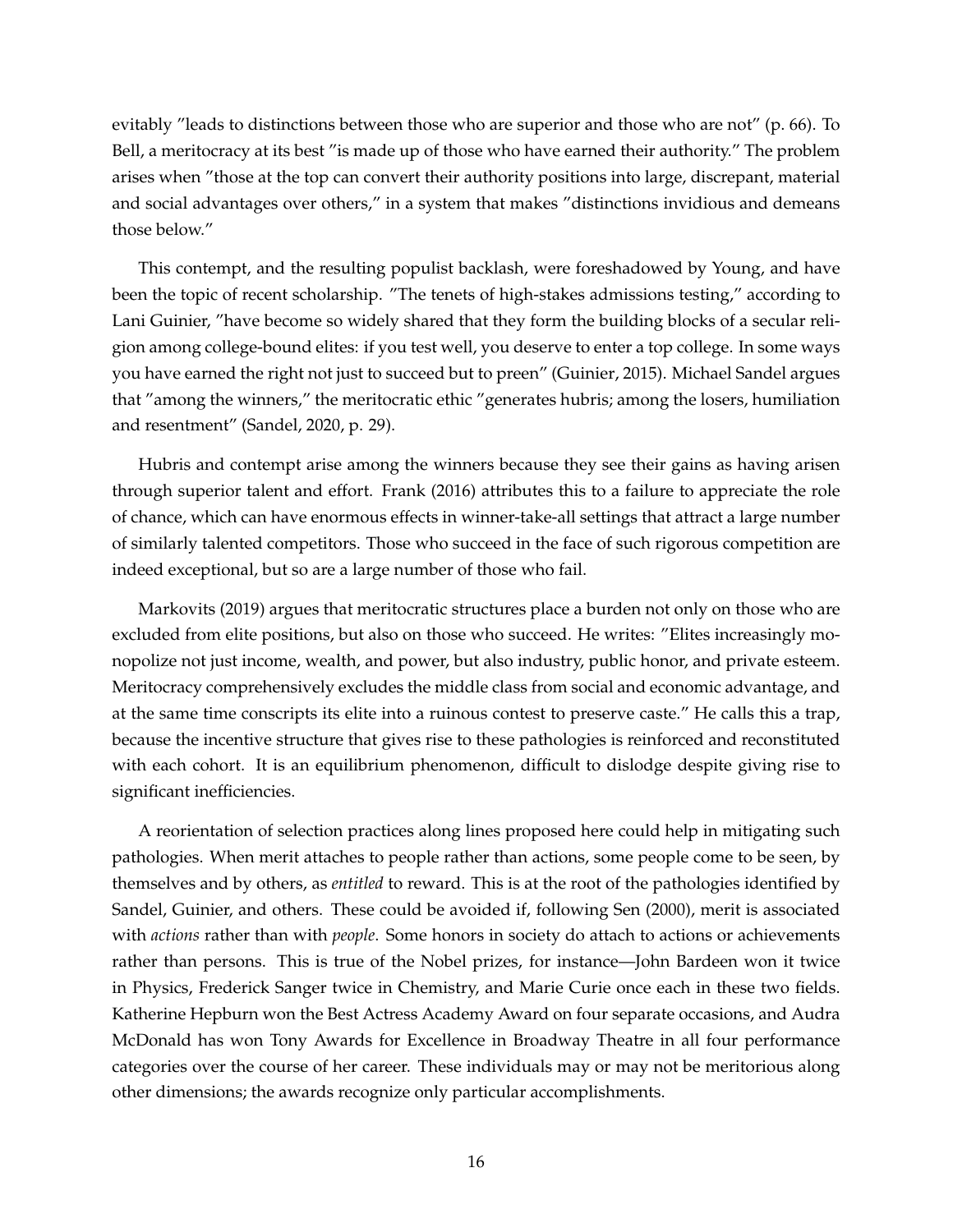# **7 Discussion**

Etched into the facade of Columbia University's iconic Low Library is the following statement of purpose: "for the Advancement of the Public Good and the Glory of Almighty God." While religious references have generally faded from mission statements at most institutions, the commitment to public service remains. Stanford University, according to Jane Stanford herself, was "designed for the betterment of mankind morally, spiritually, intellectually, physically, and materially. The public at large, and not alone the comparatively few students who can attend the University, are the chief and ultimate beneficiaries of the foundation" (Casper, 1995). More generally, Bowen and Bok (2000, p. 24) note that highly selective academic institutions actively seek to "attract students who seem especially likely to utilize their education to make valuable or distinctive contributions to their professions and to the welfare of society." Public education systems are no different: The University of Texas states that its core purpose is "to transform lives for the benefit of society."<sup>10</sup>

Exactly how such missions are to be pursued, and the role of quantitative measures of past performance in building the community of students, involve some of the most contentious issues of our time. While it is important to measure and quantify performance in relation to institutional mission, this is especially difficult to do for accomplishments made long after graduation—the development of vaccines, the invention of products, the founding of companies, the winning of awards and honors, the leadership of foundations, election to high office, contributions to human rights, and so on. Relatively quiet activities such as the provision of medical services in underserved communities must be weighed against highly visible ones, such as appointment to the Supreme Court. As if this problem were not challenging enough, one then needs to identify the kinds of traits in the applicant pool that are predictive of mission-aligned success.

By way of comparison, consider the case of bail decisions, where judges are called upon to release defendants who are sufficiently likely to appear on their court-appointed dates and avoid arrest in the interim. Recent results using machine learning and methods for dealing with truncated samples (since hypothetical outcomes for those not released are unobserved) suggest that there is considerable scope for improvement in the making of these decisions (Kleinberg et al., 2018). Perhaps the same is also true of admissions practices. But this can only be known through a serious examination of long-term outcomes.<sup>11</sup>

<sup>&</sup>lt;sup>10</sup>See the statement of mission and values at utexas.edu/about/mission-and-values (Accessed February 10, 2020).

 $11$ As Bowen and Bok (2000, pp. xliii–xlvi) note, "the freedom to exercise judgement in choosing candidates on the basis of criteria beyond the usual measures of earlier academic achievement carries with it an obligation to monitor the results of the admissions process," including "graduation rates, academic performance, and subsequent contributions to society." Such an examination might uncover some uncomfortable truths, such as the high success rate in later life of legacy students, who may be able to leverage networks and connections in ways that John Adams anticipated two centuries ago. How this should be judged in meritocratic terms is a thorny question that ultimately needs to be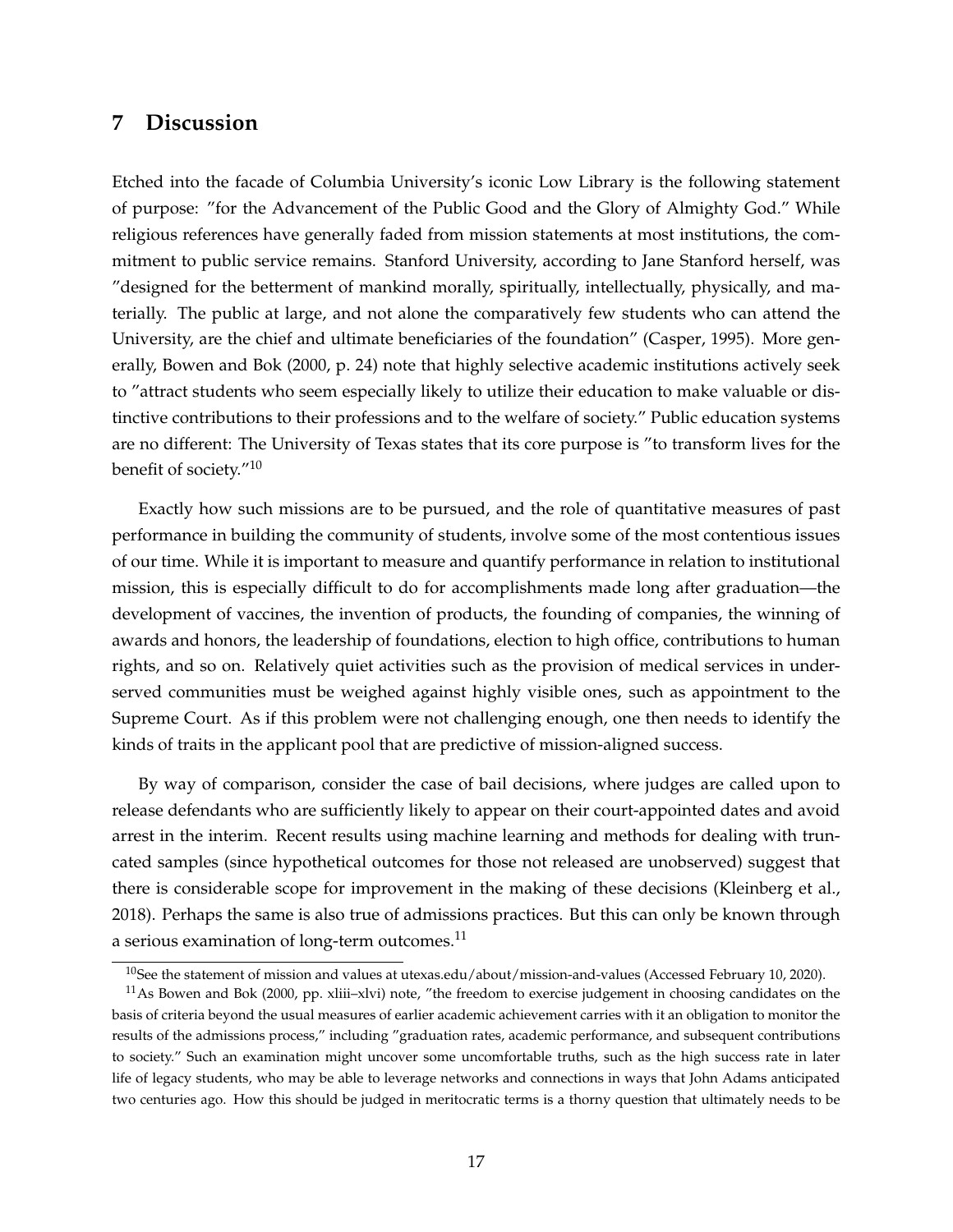The coronavirus pandemic disrupted higher education in all manner of ways, not least of which was to accelerate a trend towards test-optional admissions. From the perspective of this paper, that is a healthy development, subject to one important caveat. Admissions based on a quantitative measure of past performance have the virtue of transparency, and there are limits to which these systems can be legally gamed. Introducing greater subjectivity into the process can open the door to nepotism, influence-peddling, and the disguised use of prohibited criteria. There are historical instances of this, such as Harvard's attempt to restrict the population of Jewish students in the 1920s (Karabel, 2005). Given these risks, simple and transparent rules such as top percent plans have some appeal. This is especially the case since recent empirical findings suggest that they do not result in performance losses even at campuses with very demanding curricula.

The degree to which top percent plans result in broad access and ethnic diversity depends on the extent of segregation in residential and schooling patterns. As Bollinger (2003, p. 1589) puts it, such plans succeed "only in uniquely situated institutions that might draw their students from an underlying de facto segregated system of high schools." In fact, there is evidence that such plans themselves reduce school segregation, through strategic sorting to qualify for automatic admission (Cullen et al., 2013). But segregation is a persistent phenomenon, even in the face of declining group inequality (Sethi and Somanathan, 2004; Card et al., 2008; Bayer et al., 2014), and percent plans will likely continue to have first-order effects for the foreseeable future.

Meritocracy has been the subject of intense scholarly effort in recent years, with objections raised on a number of grounds. It has been described as a myth, used to disguise and rationalize a system that favors those with resources or good fortune. Or a tyranny, with a contemptuous elite vulnerable to a populist backlash. Or a trap, with neither winners nor losers able to escape a dysfunctional system. What we hope to have added here is the idea that meritocracy is poorly defined, and that when one pushes the idea of merit as effectiveness to its logical limits, its association with monotonicity and group-blindness dissolves. Within limits, merit and representation can be jointly pursued.

addressed.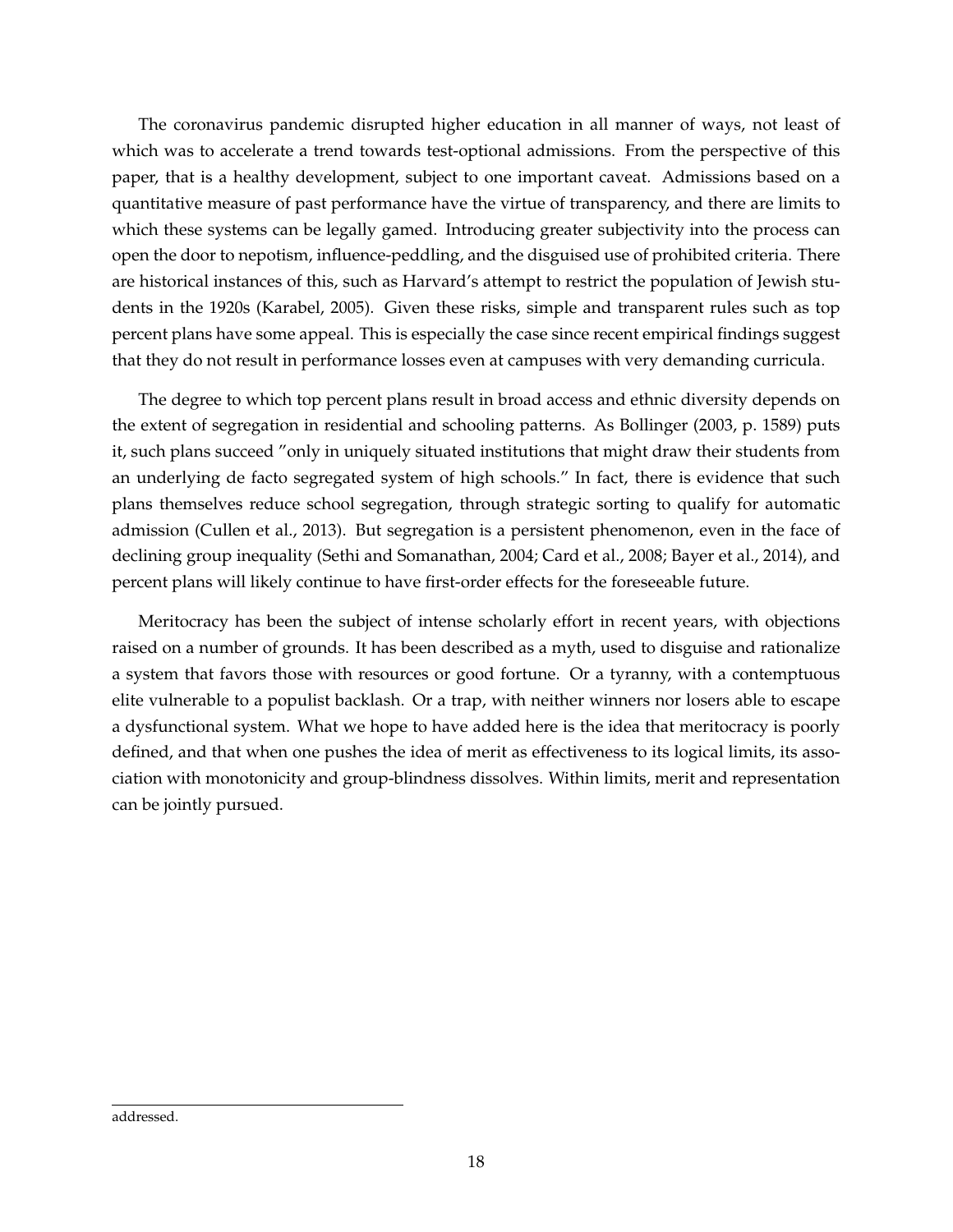# **References**

Elizabeth Anderson. The Imperative of Integration. Princeton University Press, 2010.

- Nick Anderson. Colleges are ditching required admission tests over covid-19. Will they ever go back? Washington Post, June 15, 2020.
- Hannah Arendt. The crisis in education. Partisan Review, 25(4), 1958.
- Hannah Arendt. The crisis in education (revised and enlarged). In Between Past and Future: Six Exercises in Political Thought. Viking Press, 1961.
- Kenneth J. Arrow. The theory of discrimination. In Orley Ashenfelter and Albert Rees, editors, Discrimination in Labor Markets. Princeton, NJ: Princeton University Press, 1973.
- Patrick Bayer, Hanming Fang, and Robert McMillan. Separate when equal? racial inequality and residential segregation. Journal of Urban Economics, 82:32–48, 2014.
- Michael C. Behnke. Testimony Presented to the Subcommittee on Civil and Constitutional Rights of the Committee on the Judiciary, United States House of Representatives. April 23, 1987.
- Daniel Bell. Meritocracy and equality. The Public Interest, 29:29–68, 1972.
- Sandra E Black, Jeffrey T Denning, and Jesse Rothstein. Winners and losers? the effect of gaining and losing access to selective colleges on education and labor market outcomes. National Bureau of Economic Research Working Paper 26821, 2020.
- Zachary Bleemer. Affirmative action, mismatch, and economic mobility after California's Proposition 209. Quarterly Journal of Economics, 2021.
- Lee C Bollinger. A comment on Grutter and Gratz v. Bollinger. Columbia Law Review, 103(6): 1588–1595, 2003.
- William G Bowen and Derek Bok. The Shape of the River. Long-Term Consequences of Considering Race in College and University Admissions. Princeton University Press, 2000.
- Samuel Bowles, Glenn C. Loury, and Rajiv Sethi. Group inequality. Journal of the European Economic Association, 12(1):129–152, 2014.
- Lester J Cappon, editor. The Adams-Jefferson Letters: The Complete Correspondence Between Thomas Jefferson and Abigail and John Adams. University of North Carolina Press, 1959.
- David Card, Alexandre Mas, and Jesse Rothstein. Tipping and the dynamics of segregation. The Quarterly Journal of Economics, 123(1):177–218, 2008.
- Gerhard Casper. Statement on Affirmative Action at Stanford University. Office of the President, Stanford University, 1995.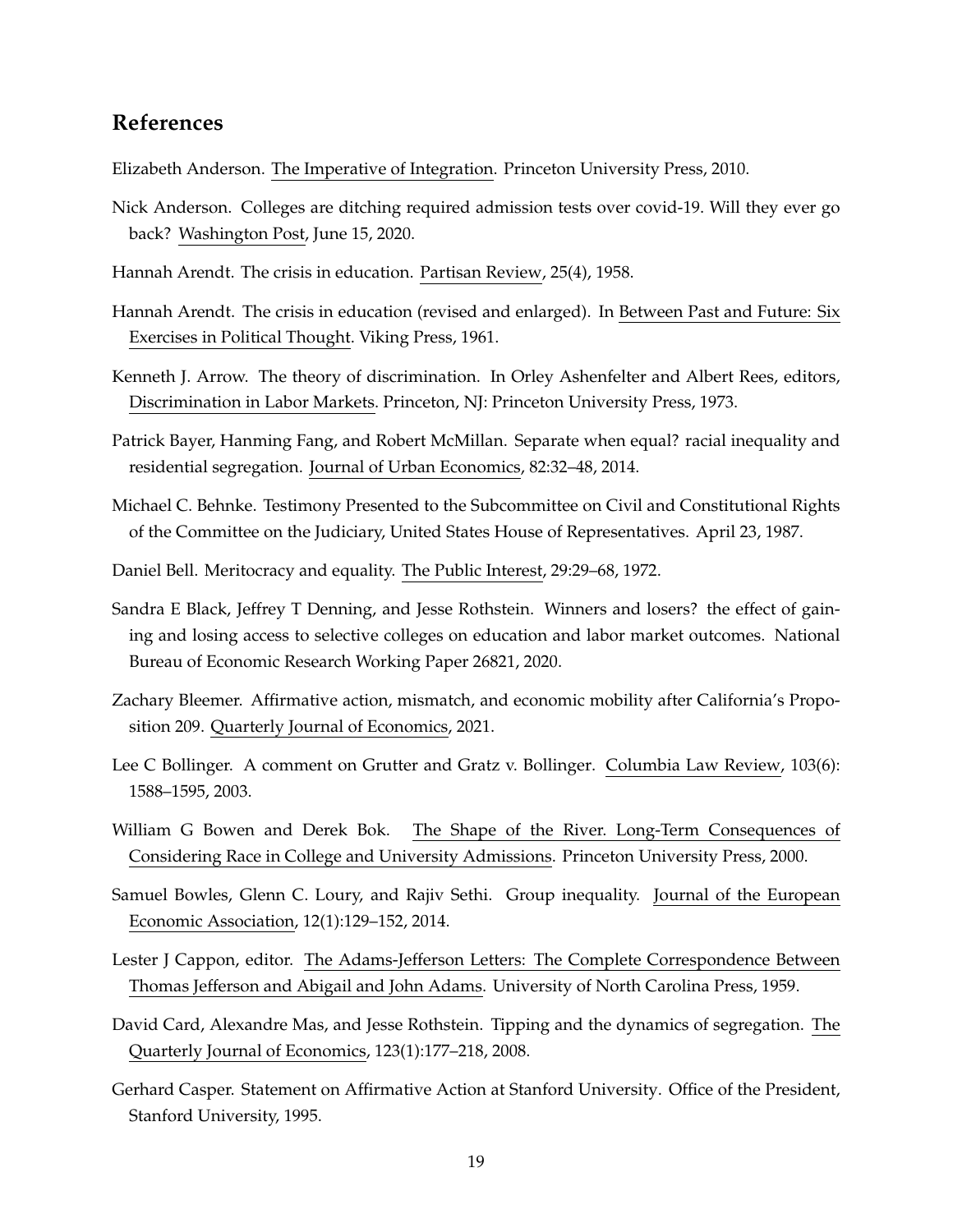- Dario Cestau, Dennis Epple, and Holger Sieg. Admitting students to selective education programs: Merit, profiling, and affirmative action. Journal of Political Economy, 125(3):761–797, 2017.
- Jimmy Chan and Erik Eyster. Does banning affirmative action lower college student quality? American Economic Review, 93(3):858–872, 2003.
- Raj Chetty, Nathaniel Hendren, Patrick Kline, and Emmanuel Saez. Where is the land of opportunity? the geography of intergenerational mobility in the united states. The Quarterly Journal of Economics, 129(4):1553–1623, 2014.
- Stephen Coate and Glenn C. Loury. Will affirmative-action policies eliminate negative stereotypes? American Economic Review, 83(5):1220–1240, 1993.
- Julie Berry Cullen, Mark C Long, and Randall Reback. Jockeying for position: Strategic high school choice under Texas' top ten percent plan. Journal of Public Economics, 97:32–48, 2013.
- Lindsay Daugherty, Paco Martorell, and Isaac McFarlin. Percent plans, automatic admissions, and college outcomes. IZA Journal of Labor Economics, 3(1):1–29, 2014.
- Angela L Duckworth and Martin EP Seligman. Self-discipline outdoes iq in predicting academic performance of adolescents. Psychological Science, 16(12):939–944, 2005.
- Angela L Duckworth, Christopher Peterson, Michael D Matthews, and Dennis R Kelly. Grit: perseverance and passion for long-term goals. Journal of Personality and Social Psychology, 92(6): 1087, 2007.
- Steven N. Durlauf. Affirmative action, meritocracy, and efficiency. Politics, Philosophy & Economics, 7(2):131–158, 2008.
- Alan Fox. Class and equality. Socialist Commentary, 1113, 1956.
- Robert H Frank. Success and Luck: Good Fortune and the Myth of Meritocracy. Princeton University Press, 2016.
- Alex Frankel and Navin Kartik. Muddled information. Journal of Political Economy, 127(4):1739– 1776, 2019.
- Roland G. Fryer and Glenn C. Loury. Valuing diversity. Journal of Political Economy, 121(4): 747–774, 2013.
- Jared Furuta. Rationalization and student/school personhood in U.S. college admissions: The rise of test-optional policies, 1987 to 2015. Sociology of Education, 90(3):236–254, 2017.
- Lani Guinier. The Tyranny of the Meritocracy: Democratizing Higher Education in America. Beacon Press, 2015.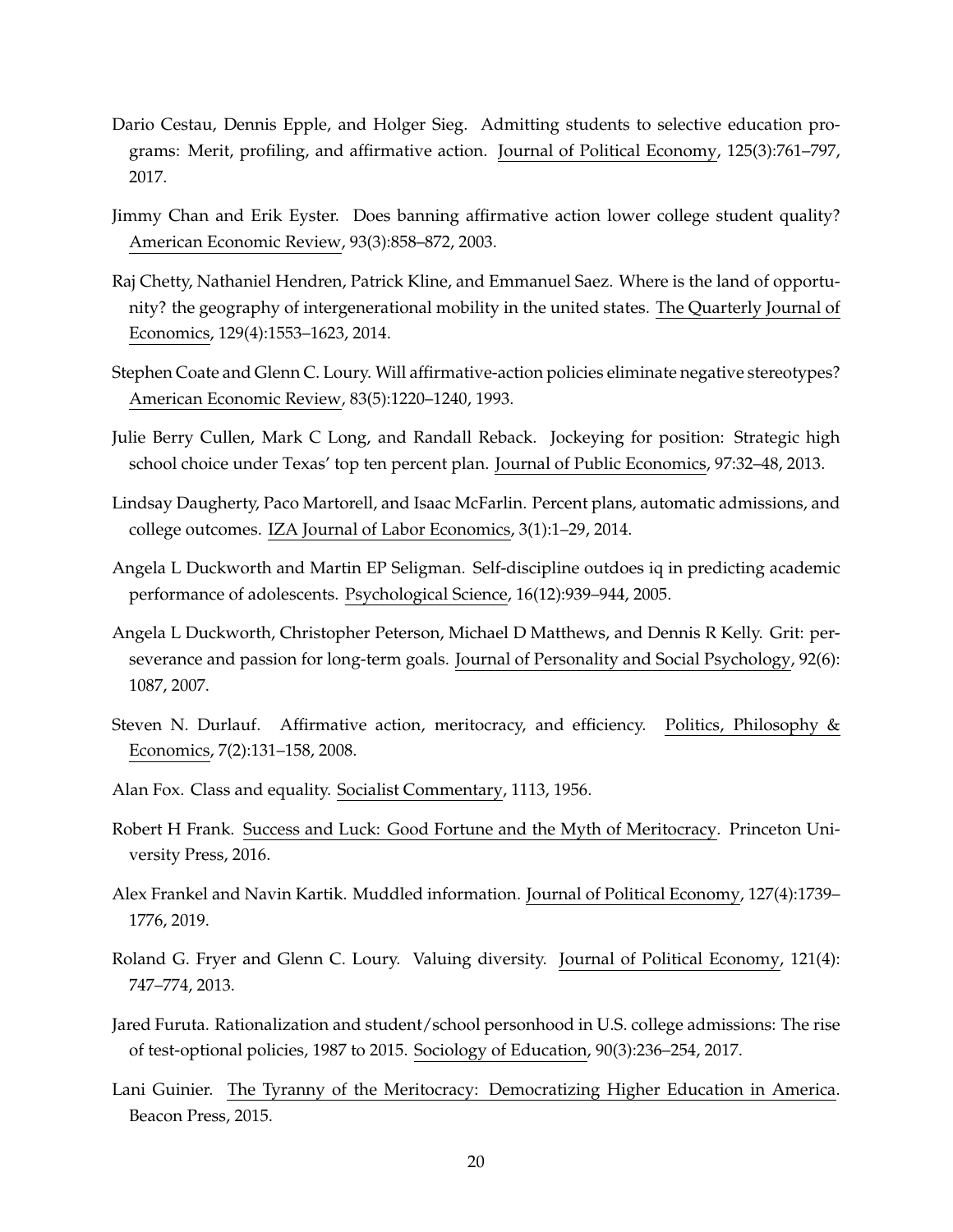- Anemona Hartocollis. SAT 'Adversity Score' Is Abandoned in Wake of Criticism. New York Times, August 27, 2019.
- Scott Jaschik. New SAT Score: Adversity. Inside Higher ED, May 20, 2019.
- Jerome Karabel. The Chosen: The Hidden History of Admission and Exclusion at Harvard, Yale, and Princeton. Houghton Mifflin, 2005.
- Jon Kleinberg, Himabindu Lakkaraju, Jure Leskovec, Jens Ludwig, and Sendhil Mullainathan. Human decisions and machine predictions. The quarterly journal of economics, 133(1):237–293, 2018.
- Nicholas Lemann. The Big Test: The Secret History of the American Meritocracy. Macmillan, 1999.
- Adam Liptak. Supreme Court will hear challenge to affirmative action at Harvard and U.N.C. New York Times, January 24, 2022.
- Jo Littler. Against Meritocracy: Culture, power and myths of mobility. Routledge, 2018.
- Glenn C. Loury. A dynamic theory of racial income differences. In Phyllis A. Wallace and Annette M. LaMond, editors, Women, Minorities, and Employment Discrimination. Lexington Books, 1977.
- Daniel Markovits. The Meritocracy Trap: How America's Foundational Myth Feeds Inequality, Dismantles the Middle Class, and Devours the Elite. Penguin Press, 2019.
- Scott E. Page. The Difference: How the Power of Diversity Creates Better Groups, Firms, Schools, and Societies. Princeton University Press, 2007.
- Debraj Ray and Rajiv Sethi. A remark on color-blind affirmative action. Journal of Public Economic Theory, 12(3):399–406, 2010.
- John E Roemer. Equality of Opportunity. Harvard University Press, 2009.
- Michael J Sandel. The Tyranny of Merit: What's Become of the Common Good? Farrar, Straus and Giroux, 2020.
- TM Scanlon. Why Does Inequality Matter? Oxford University Press, 2018.
- Ursina Schaede and Ville Mankki. Quota vs. quality? Long run impacts of a gender quota. University of Zürich, 2021.
- Amartya Sen. Merit and justice. In Kenneth Arrow, Samuel Bowles, and Steven N Durlauf, editors, Meritocracy and Economic Inequality, pages 5–16. Princeton University Press, 2000.